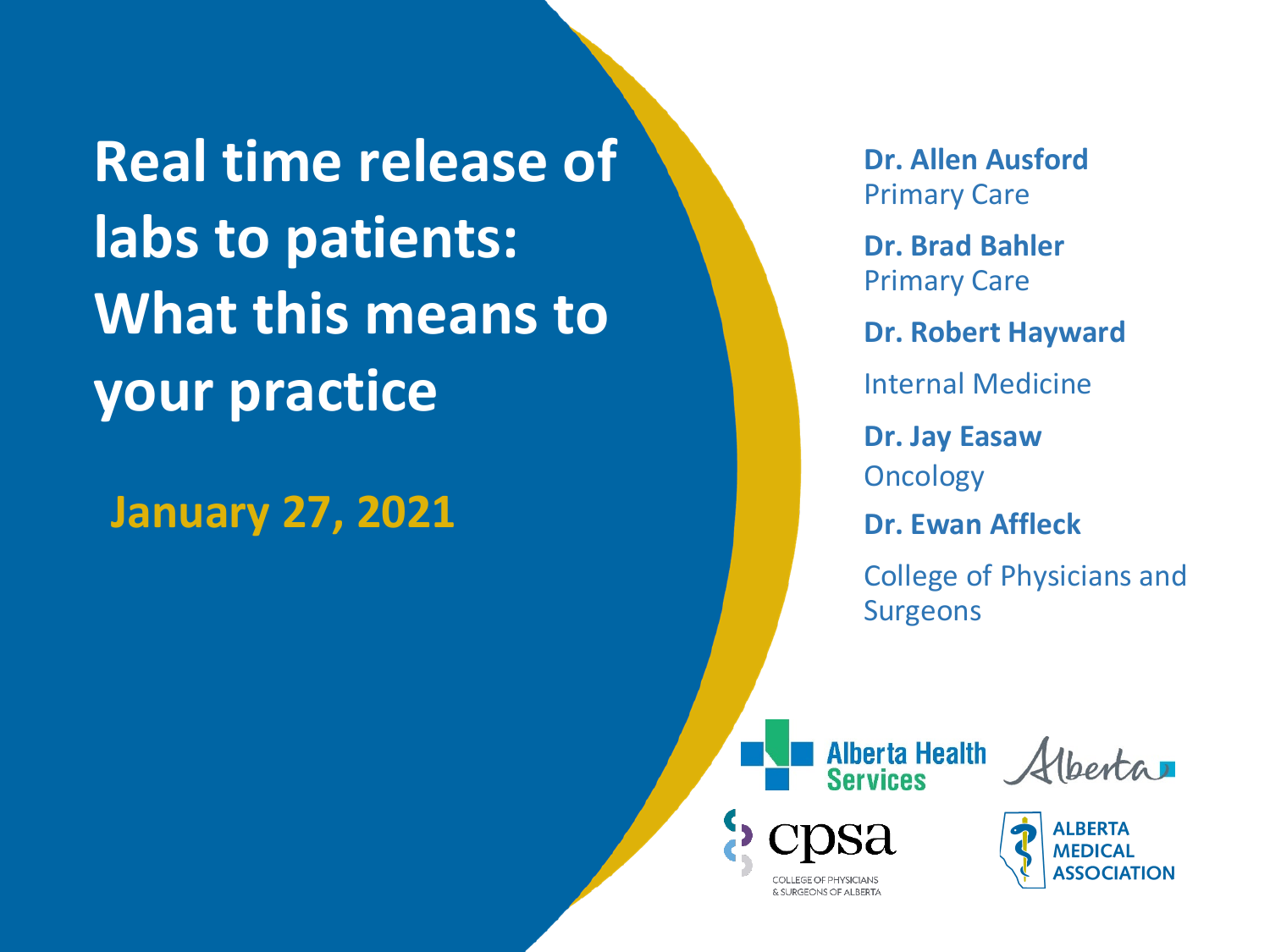### **Live Recording**

- Privacy Statement: Please note that the webinar you are participating in is being recorded. By participating, you understand and consent to the webinar being made publicly available via a link on the AHS website for an undetermined length of time.
- By participating in the chat and live Q&A, your name entered into the Zoom sign-in may be visible to other participants during the webinar and/or in the recording.





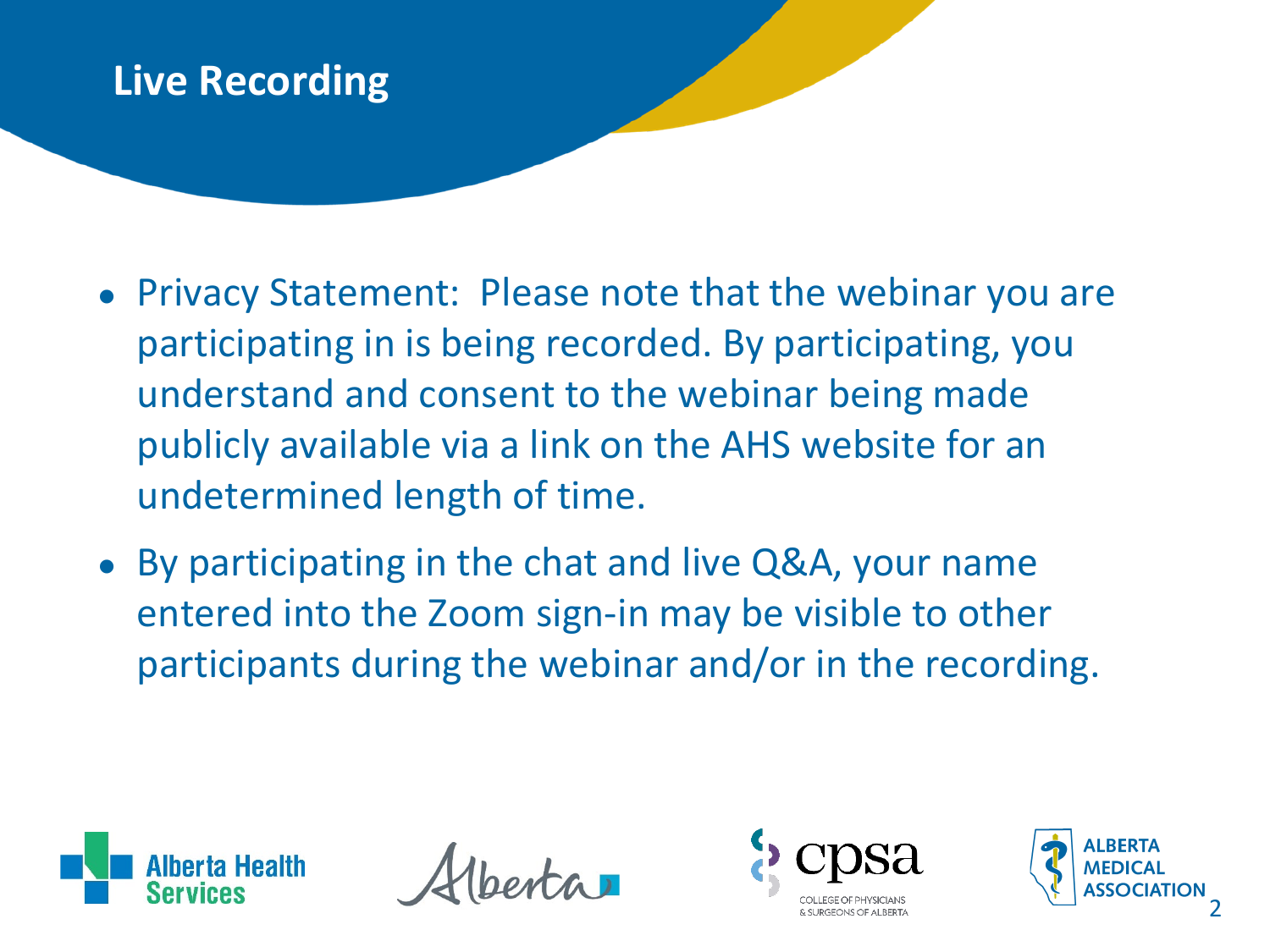### **Land Acknowledgment**

We would like to recognize that we are webcasting from, and to, many different parts of Alberta today. The province of Alberta is located on Treaty 6, Treaty 7 and Treaty 8 territory and is a traditional meeting ground and home for many Indigenous Peoples.



 $int_a$ 



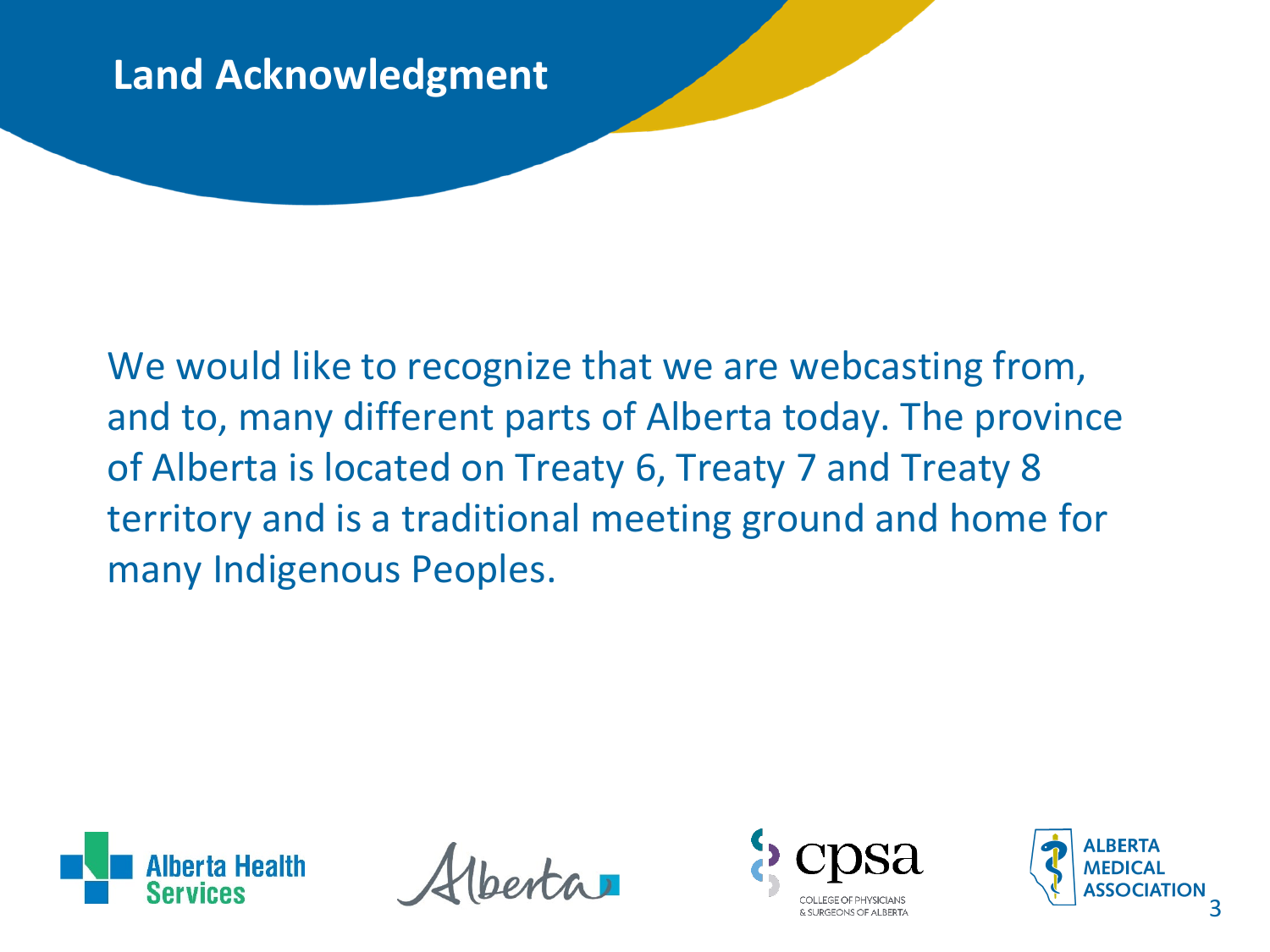**Disclosure of Financial Support**

This program has not received any financial or inkind support.



 $ext{a}$ 



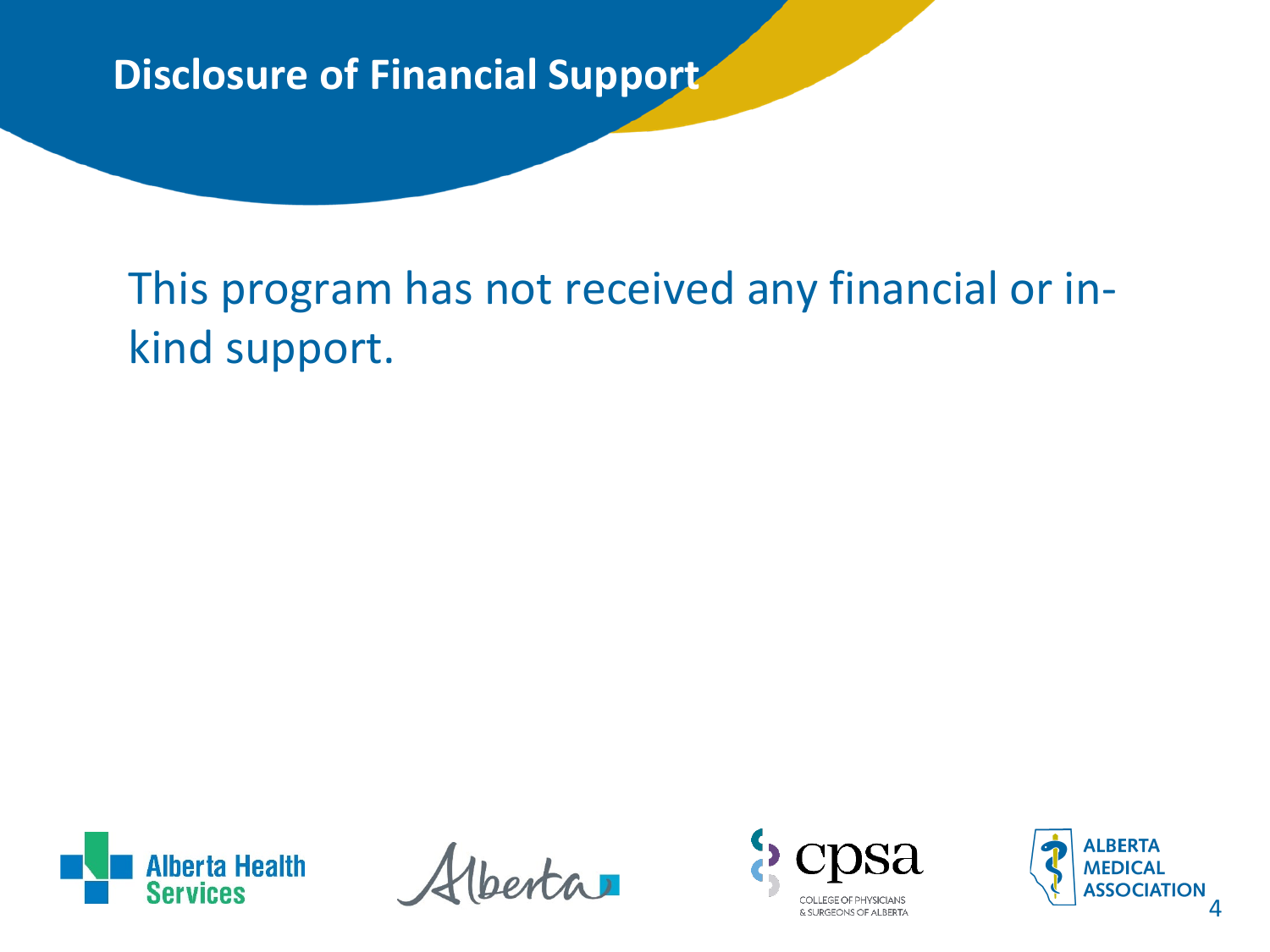#### **Presenter Disclosures**

- Heidi Fell: AMA-physician contractor, PCN Contractor
- Allen Ausford: (Past and Present fees received) CMPA, CPSA, AH, AHS, AMA, CGI, IBM / PIN, Orion Health
- Brad Bahler: AMA-physician contractor
- Rob Hayward: University of Alberta, Alberta Health **Services**
- Jay Easaw: University of Alberta, Cross Cancer Institute, LEO, Amgen
- Ewan Affleck: CPSA, NTHSSA





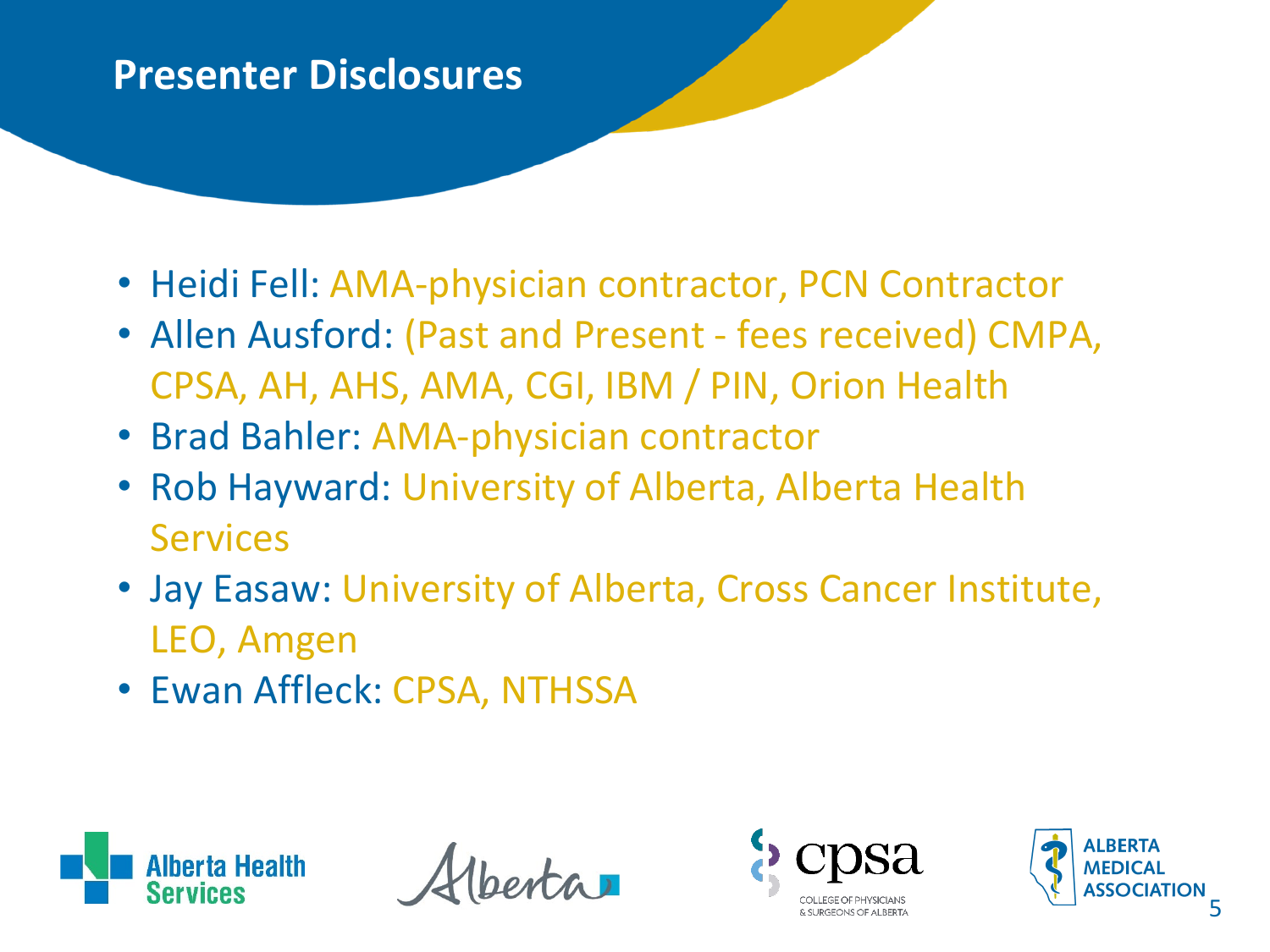### **Welcome from the AMA Board**





Alberta



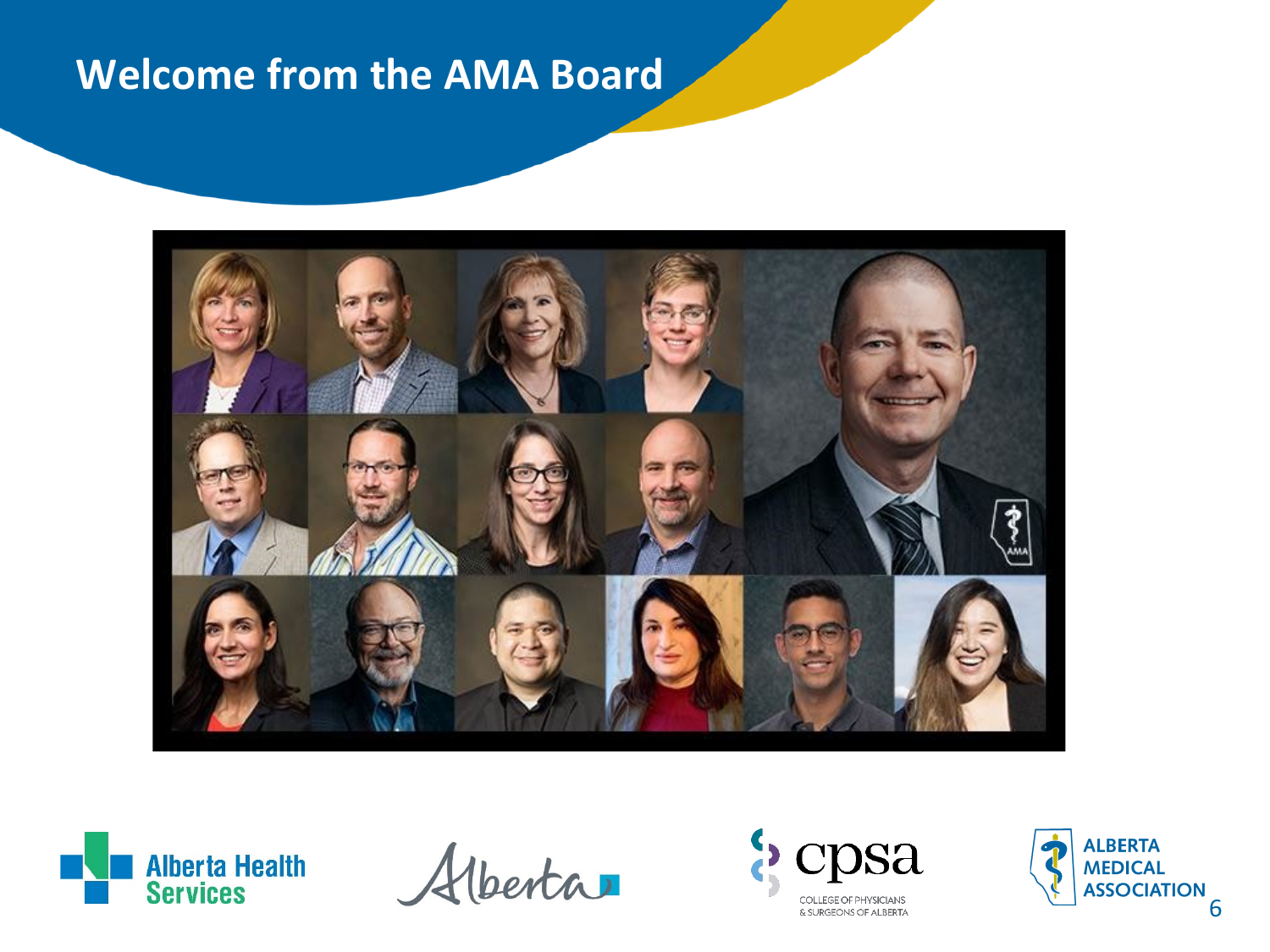**Real time release of labs to patients: What this means to your practice**

**January 27, 2021**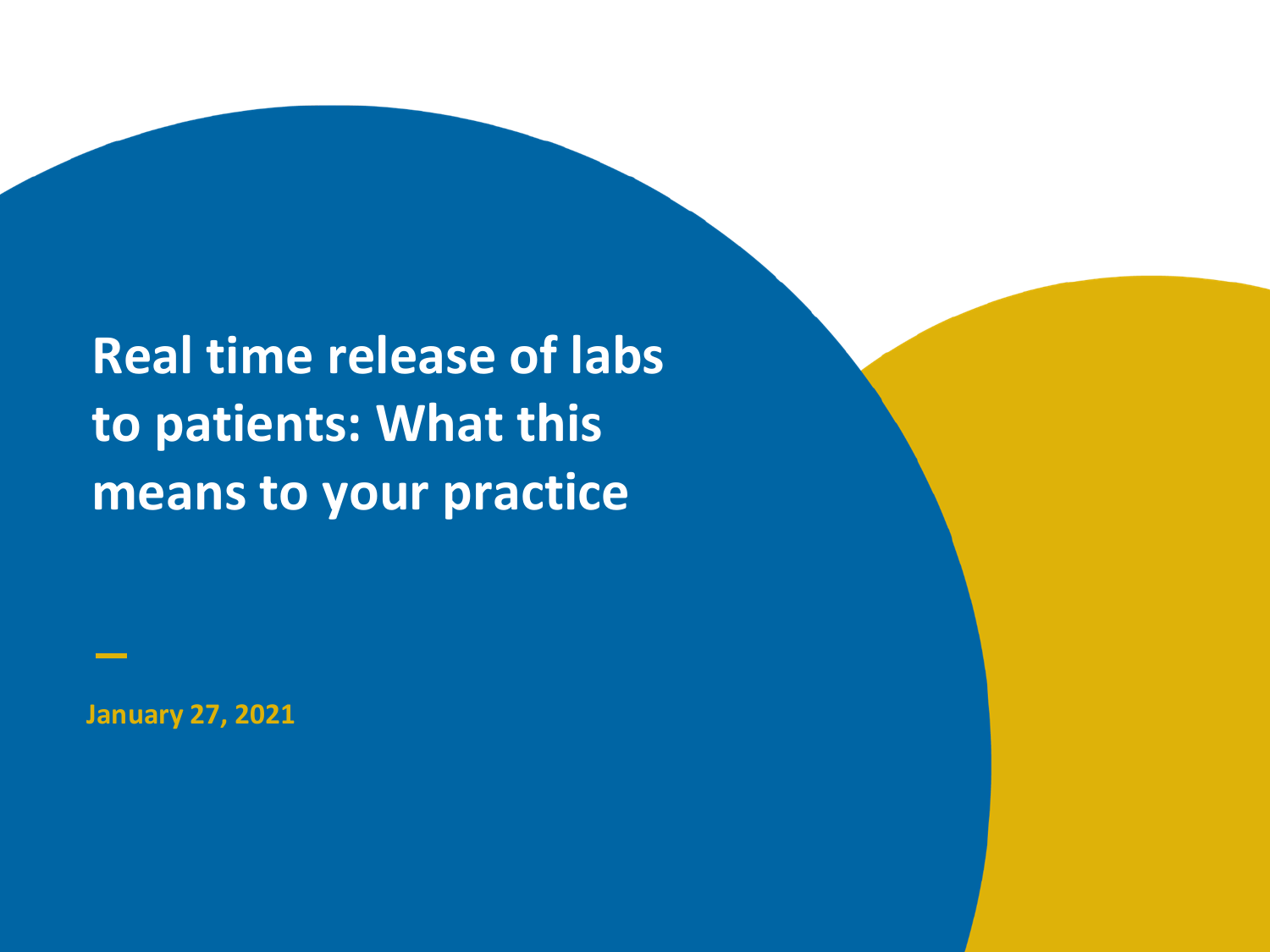### **Background Information**

Any Albertan over 14 years of age who has registered with MyHealth Records (MHR):

- will be able to see most laboratory test results (tests comprising 95% of overall volume) starting Feb 1, 2021 - Phase 1
- remaining test results (e.g. microbiology, pathology, genetics) to be made available by July 1, 2021 - Phase 2
- results will be available in near real time
- new users see 18 months of lab data
- These changes were approved by the Health Information Executive Committee – Reps: AH, AHS, AMA, CPSA, ACP, ACFP, AARN, PCN, Public
	-





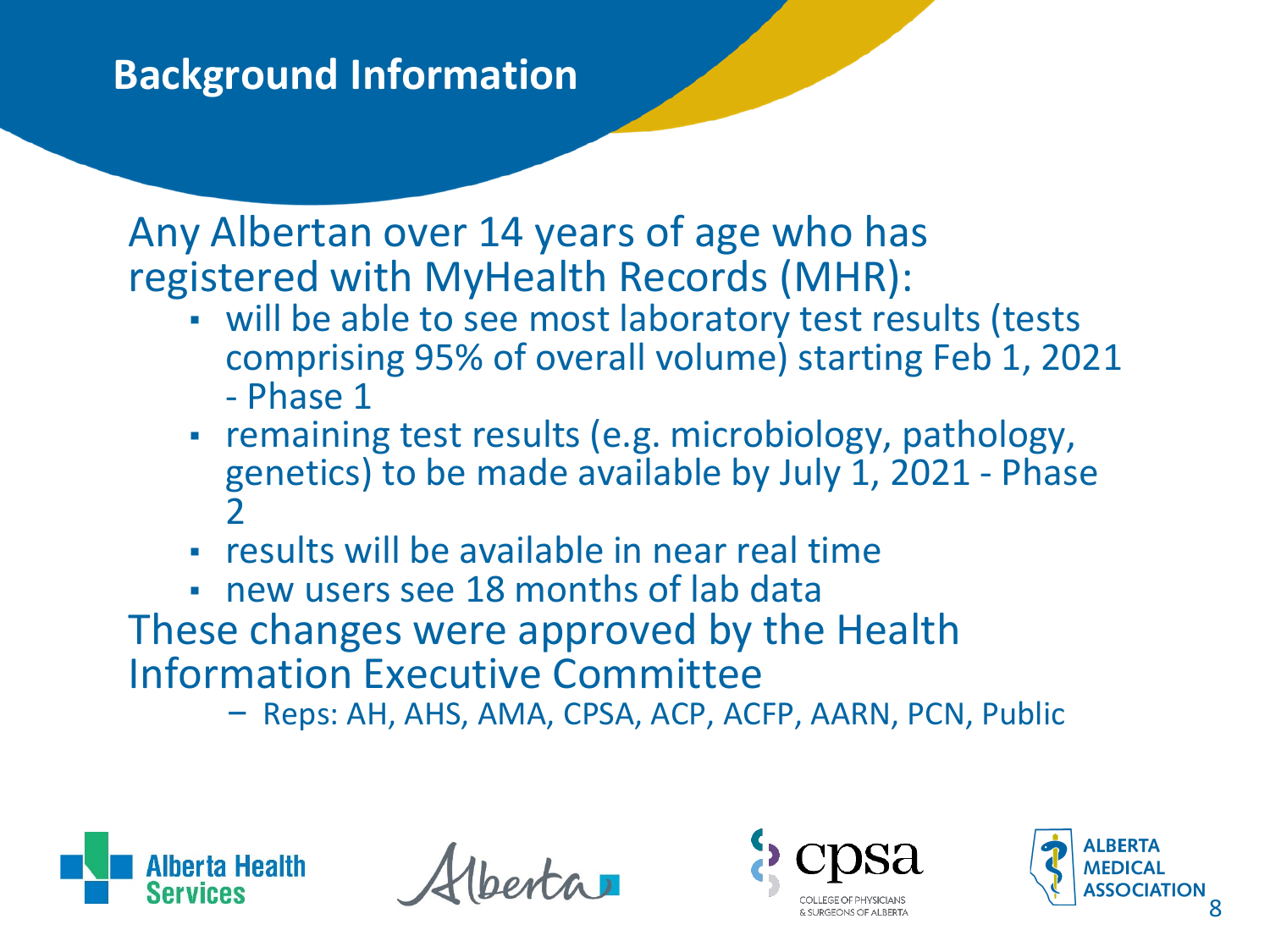### **Session Overview**

- Ensure providers are aware of the patient lab posting changes in Phase 1
- Outline important concepts about the Phase 1 changes
- Review Provider experiences
- Answer additional questions you may have about these changes





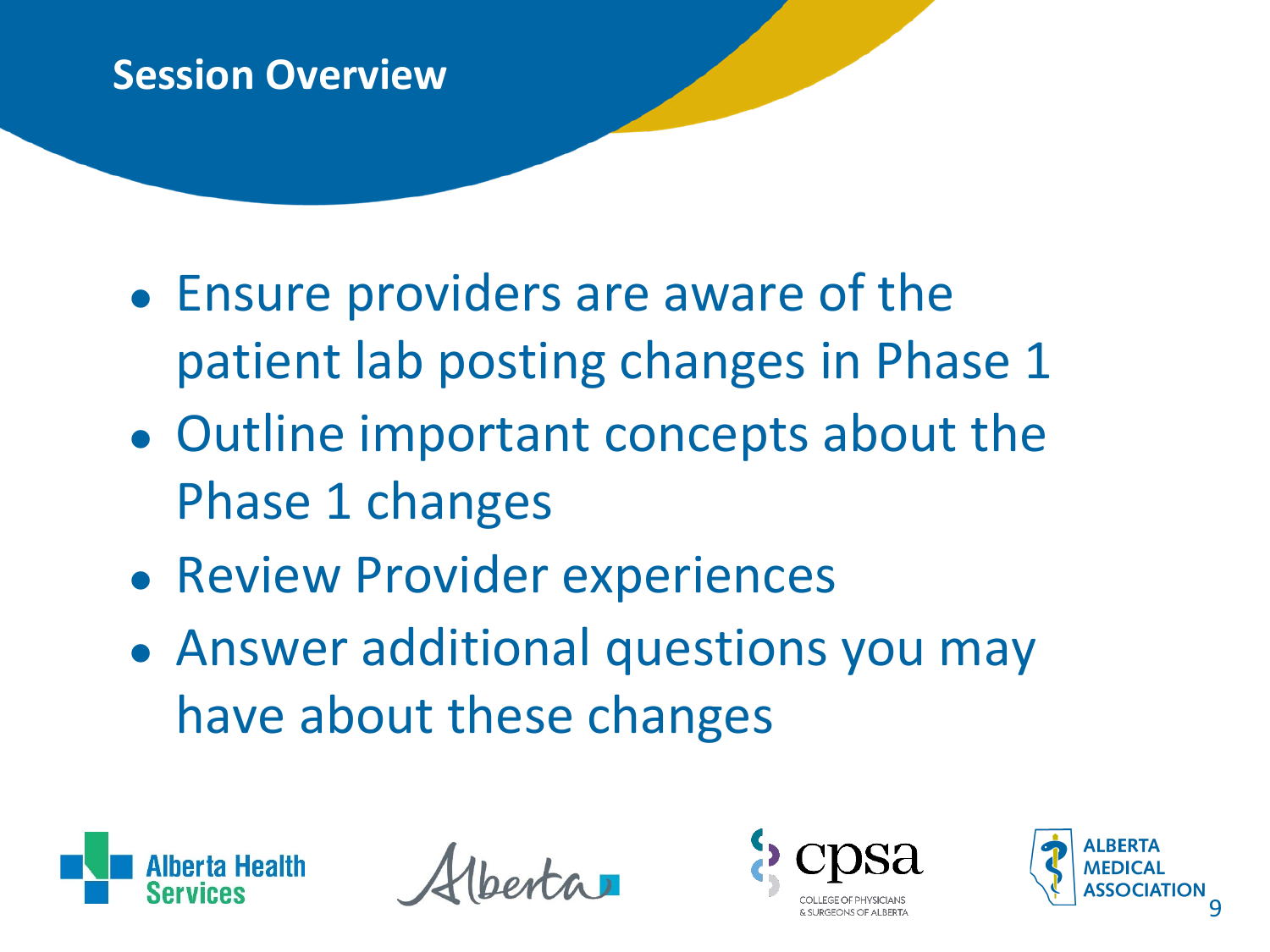### **Learning Objectives**

- Consider possible impacts of real time lab release for patients and implications for pre-test counselling
- Consider possible impacts of patient access to labs on physician, clinic and/or hospital workflows





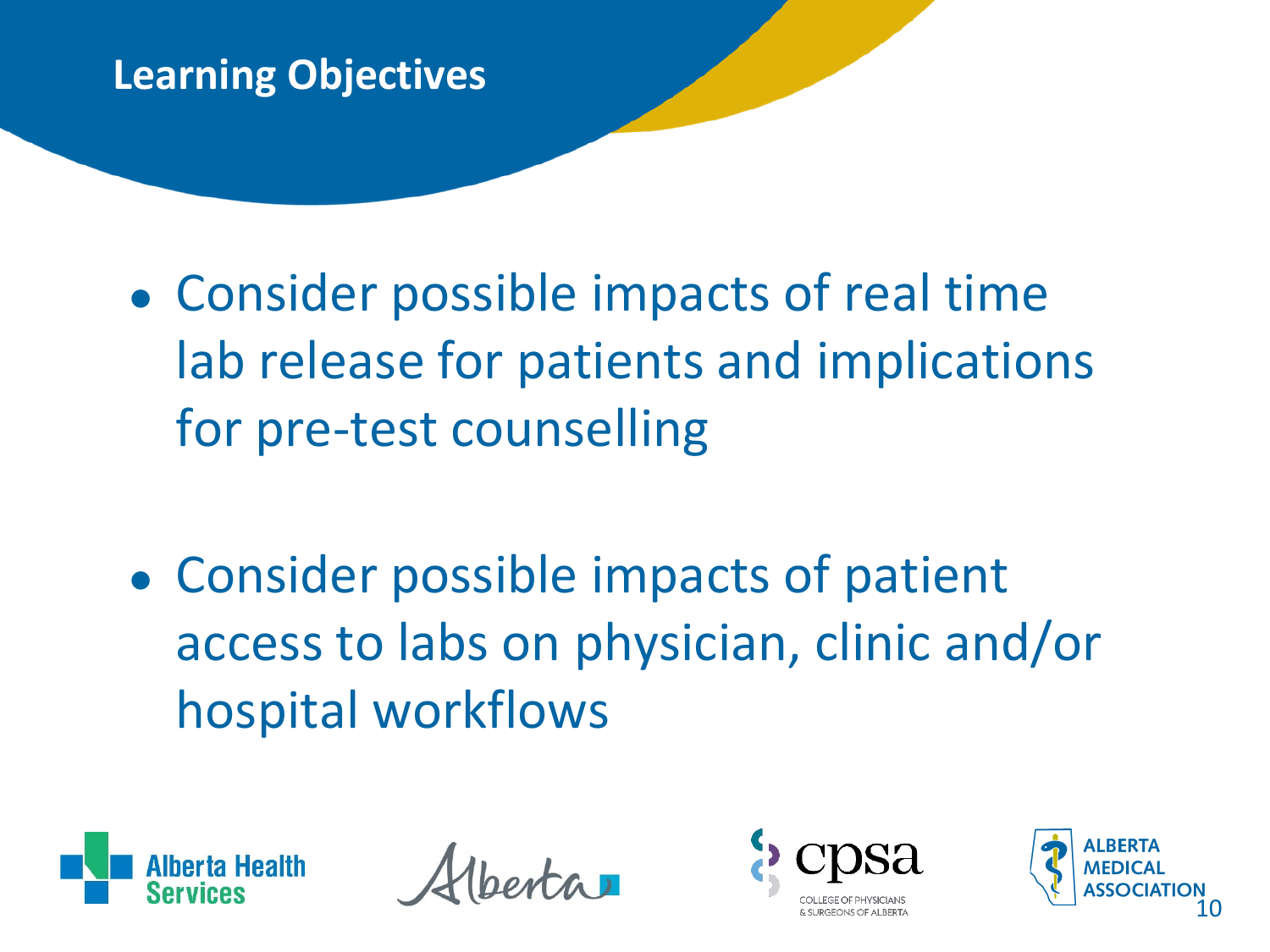### **Patient Portals in Alberta**

# ● Provincial

- My Health Records
	- My Personal Records (Alberta Health) "MPR"
	- MyAHS Connect (AHS Connect Care) "MAC"
	- Covid-19 Children's Lookup Tool
- Local
	- **Physician Electronic Medical Records**
	- Local Patient Health Records



 $\partial x$ 



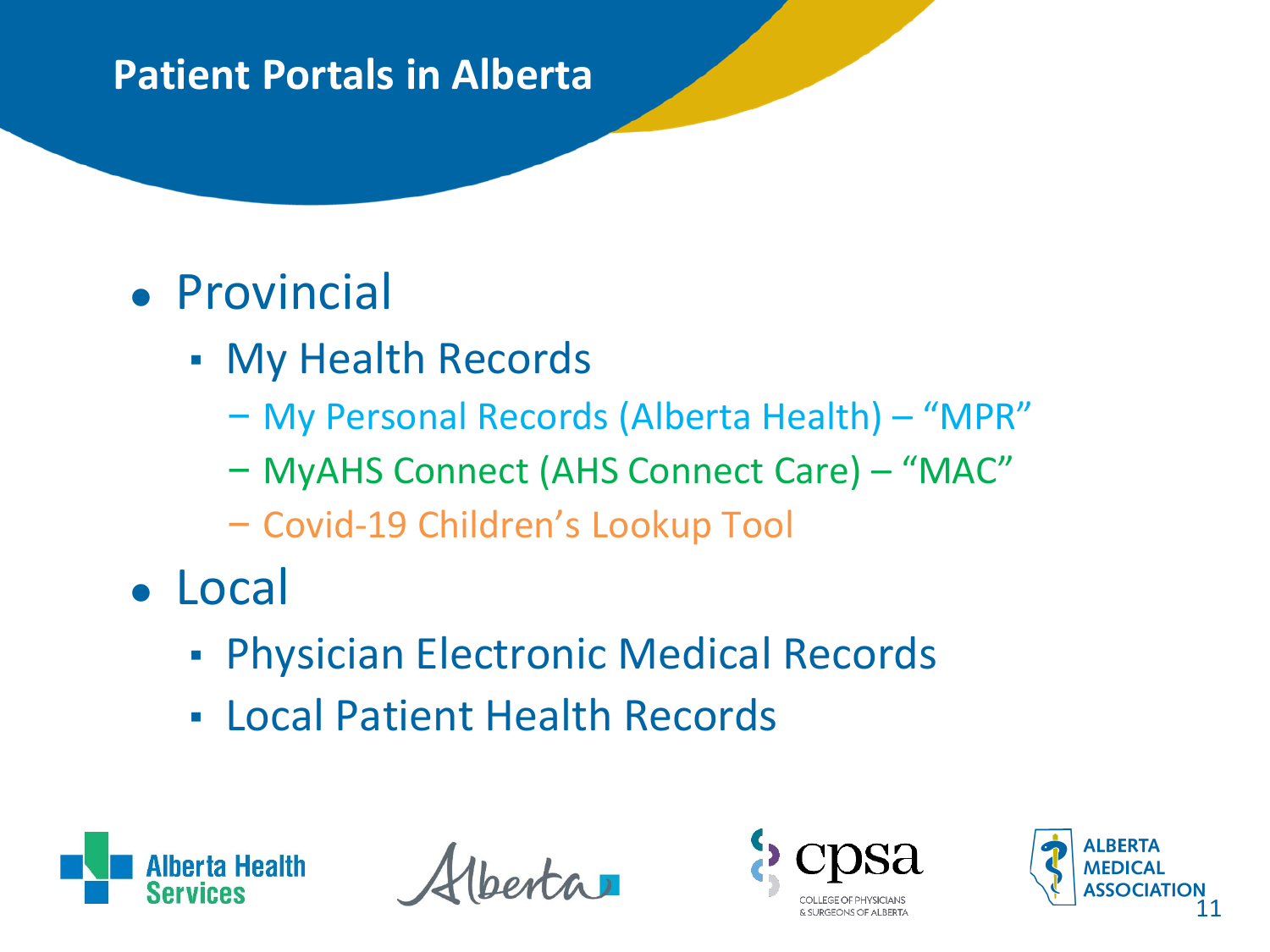### **Release options world scan**

- Release all results in real time
- Release all results after a time delay
- Release some results in real time and delay release for sensitive results
- Release results only after the provider has seen them
- Release no results until the provider has seen them and explicitly released them for the patient to see





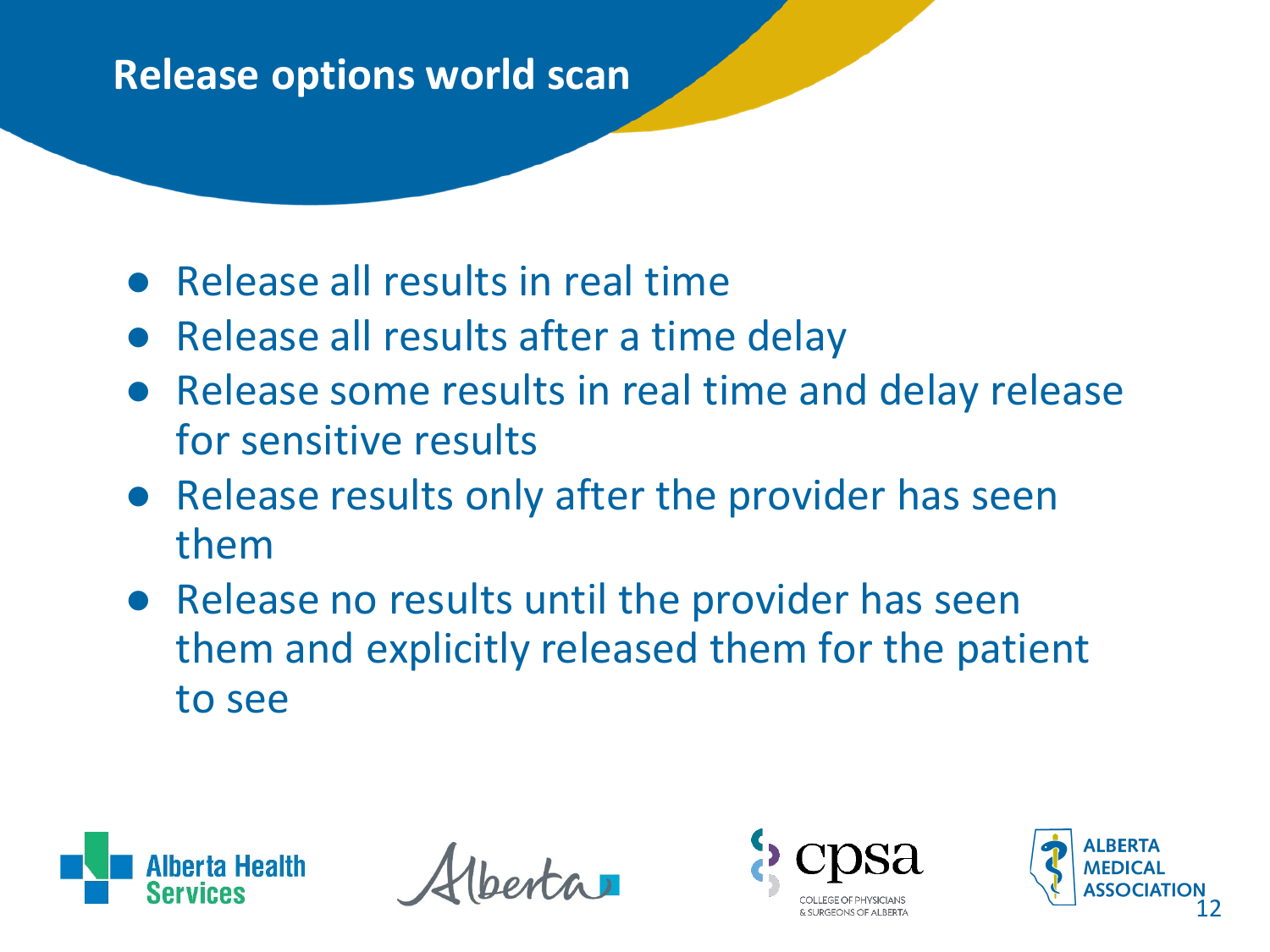#### Real Time vs Delayed Posting

- Patient may be able to see results as soon as they are available
- Some Providers receive results as batch feeds (paper, fax or electronic) rather than in real time
	- Lab data also available to all providers in real time in Netcare
- My Personal Records all included results released in real time
- MyAHS Connect sensitive results (e.g. Pathology, DI, Genetics) released after 5 day delay (or sooner if the provider chooses to release sooner); all other results released in real time





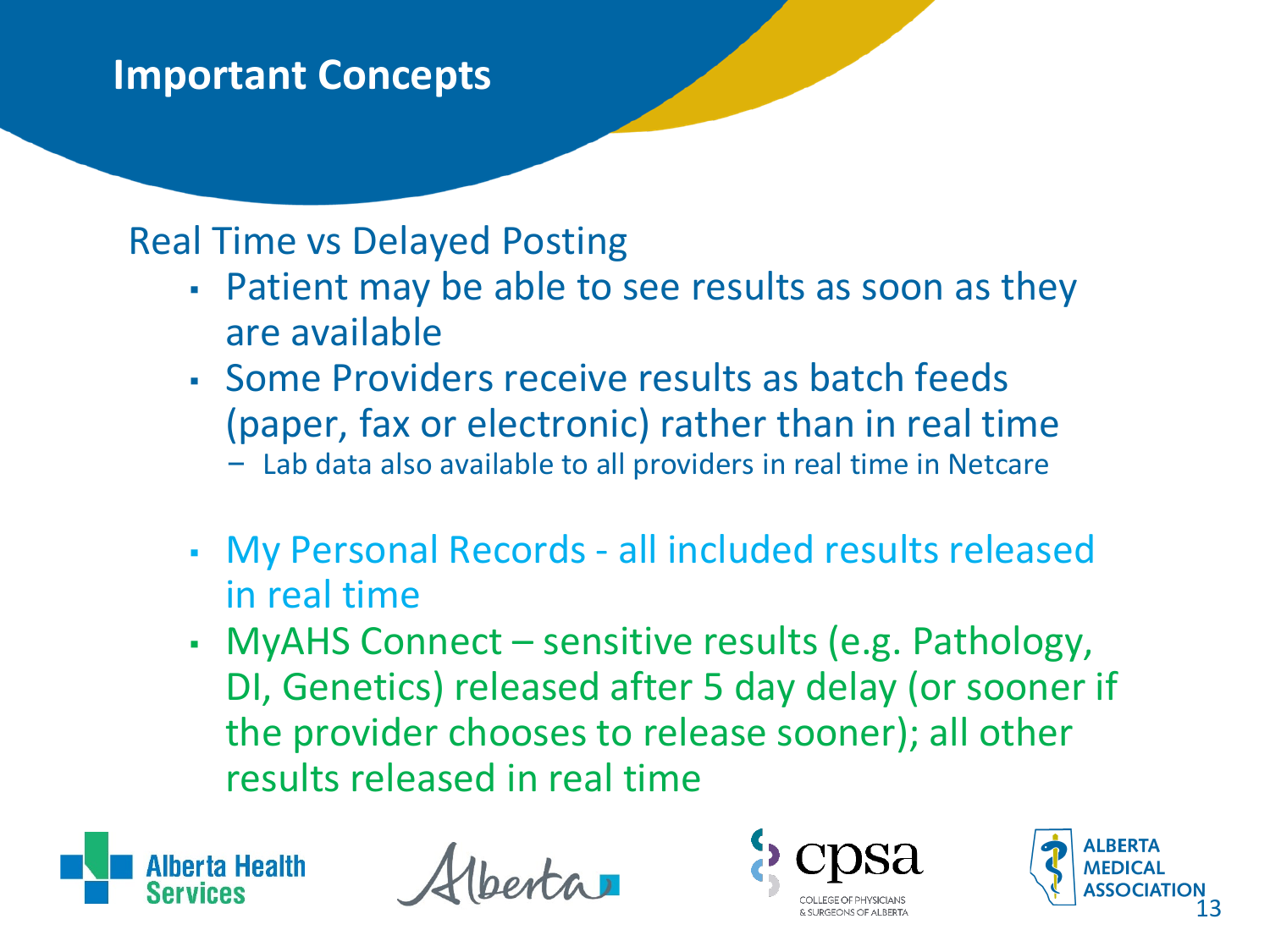## Passive vs Active Posting

- **. In My Personal Records the patient must go** to the website to "pull" their lab information
- In MyAHS Connect a notification is "pushed" to patients as soon as there is new information available in their patient portal (email notifications, mobile app notices, etc.)





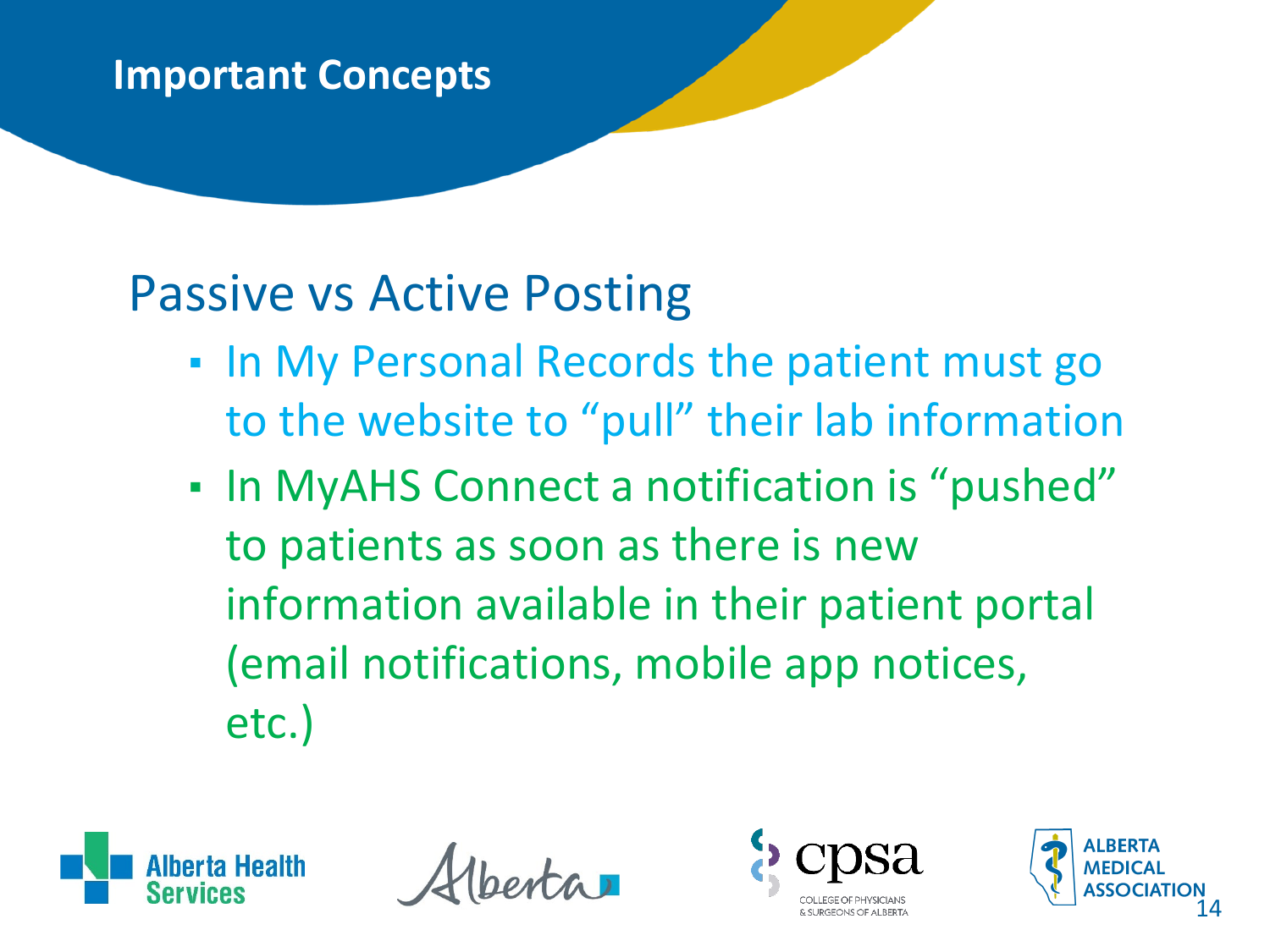# Attaching a Provider Message to a result

- **. In My Personal Records the provider cannot** attach a result message
- **.** In MyAHS Connect the provider can attach a message seen by patients when a result is viewed

Brief:<http://ahs-cis.ca/macbyte> Detailed: <http://ahs-cis.ca/macbackgrounder>





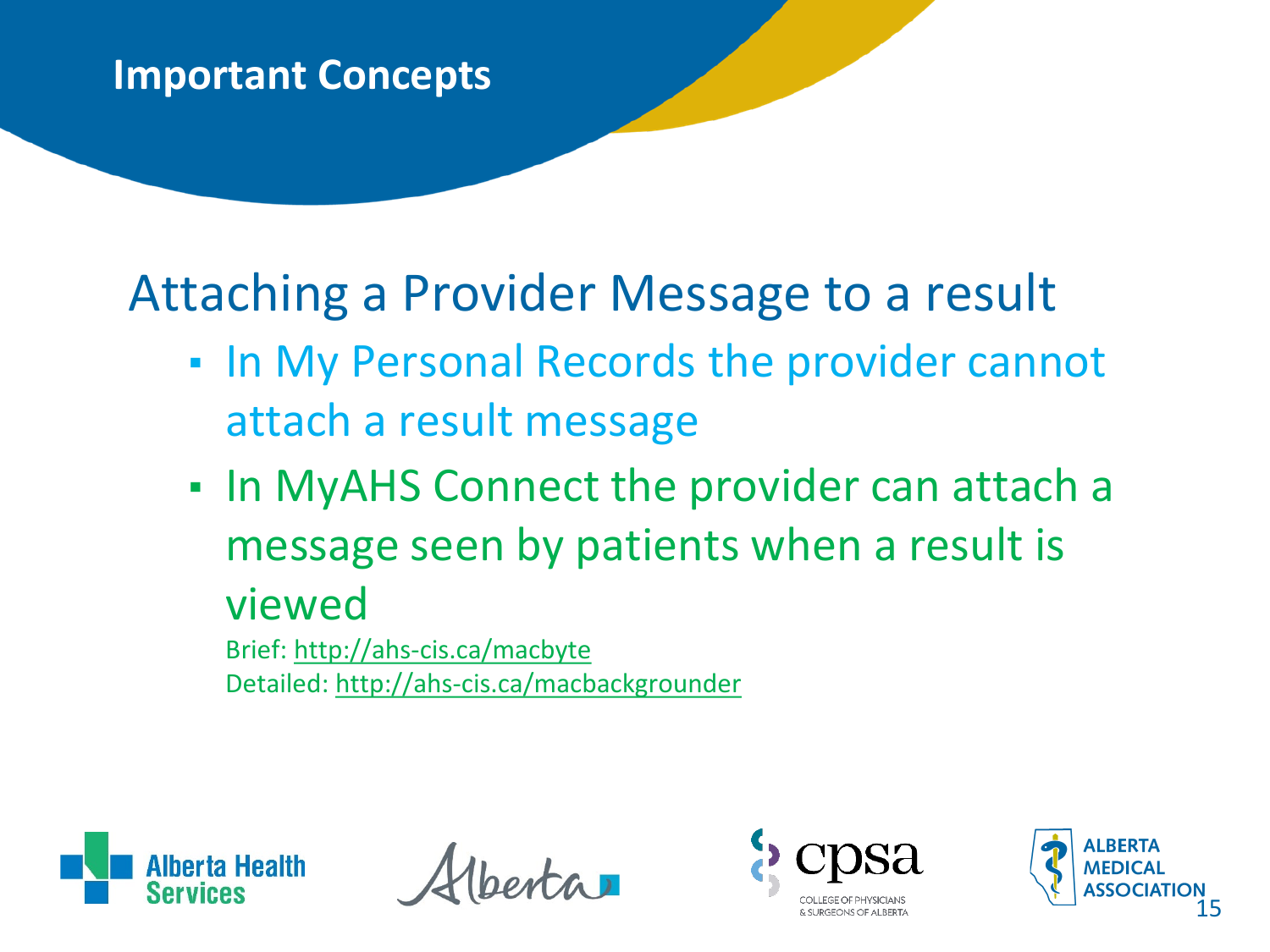## Result Context

- **Patients may contact a Provider who did not** order the test (and not cc'ed that result)- to discuss that result
	- That provider needs to carefully decide how to handle that situation
		- Critical results
		- Results requiring detailed specialist follow-up
		- Need to be clear about the question prompting the test
- Also some appropriate and some inappropriate situations occur where a provider orders test(s) with another provider listed as the primary person ordering that test





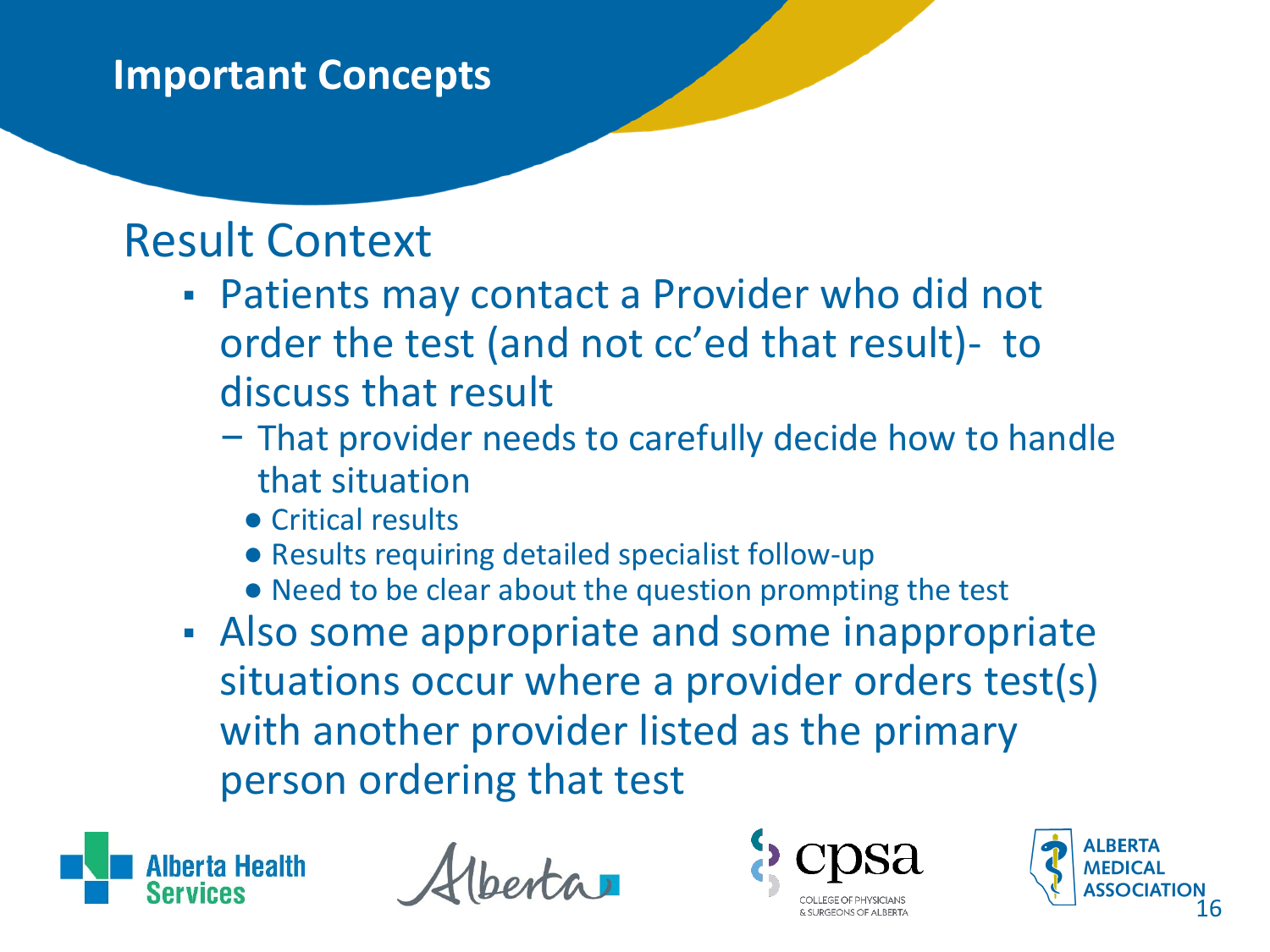### **Personal Experience**

- In general the number of inquiries from patients is far less than I expected
- A very small number of patients need to be coached on appropriate communication
- If using asynchronous messaging patients need to be clearly notified by the system that this is not for urgent issues
	- **.** i.e. patient should call rather than message the provider for urgent issues





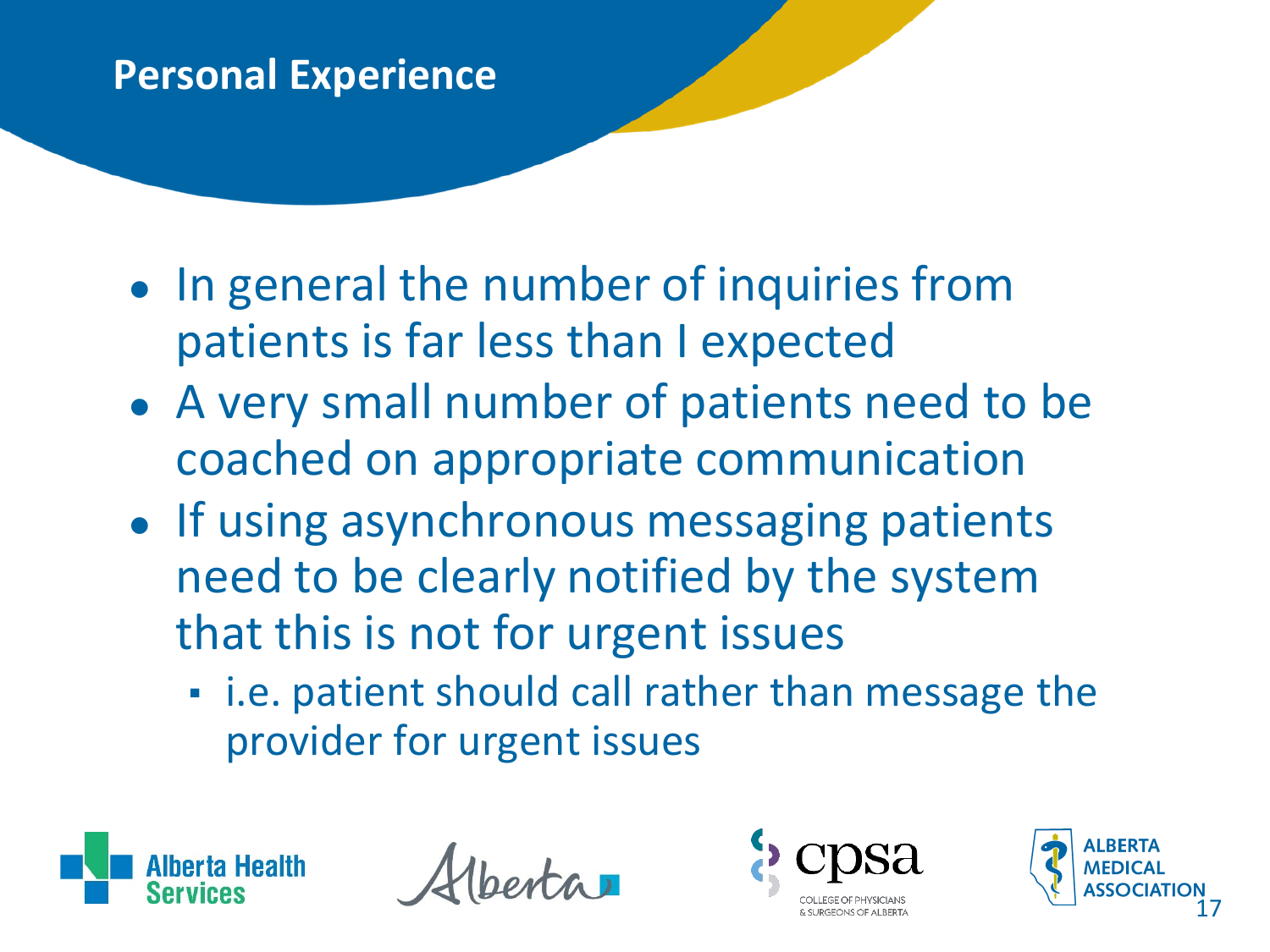### **Personal Experience**

- Pre-test counselling assists in managing patients expectations
	- **Patient also have link access to test information** on myhealth.alberta.ca
- Educate your patients on how you or your clinic review and act on results
- Patients greatly appreciate seeing results and having the ability to discuss them with you without having to make an in-person appointment





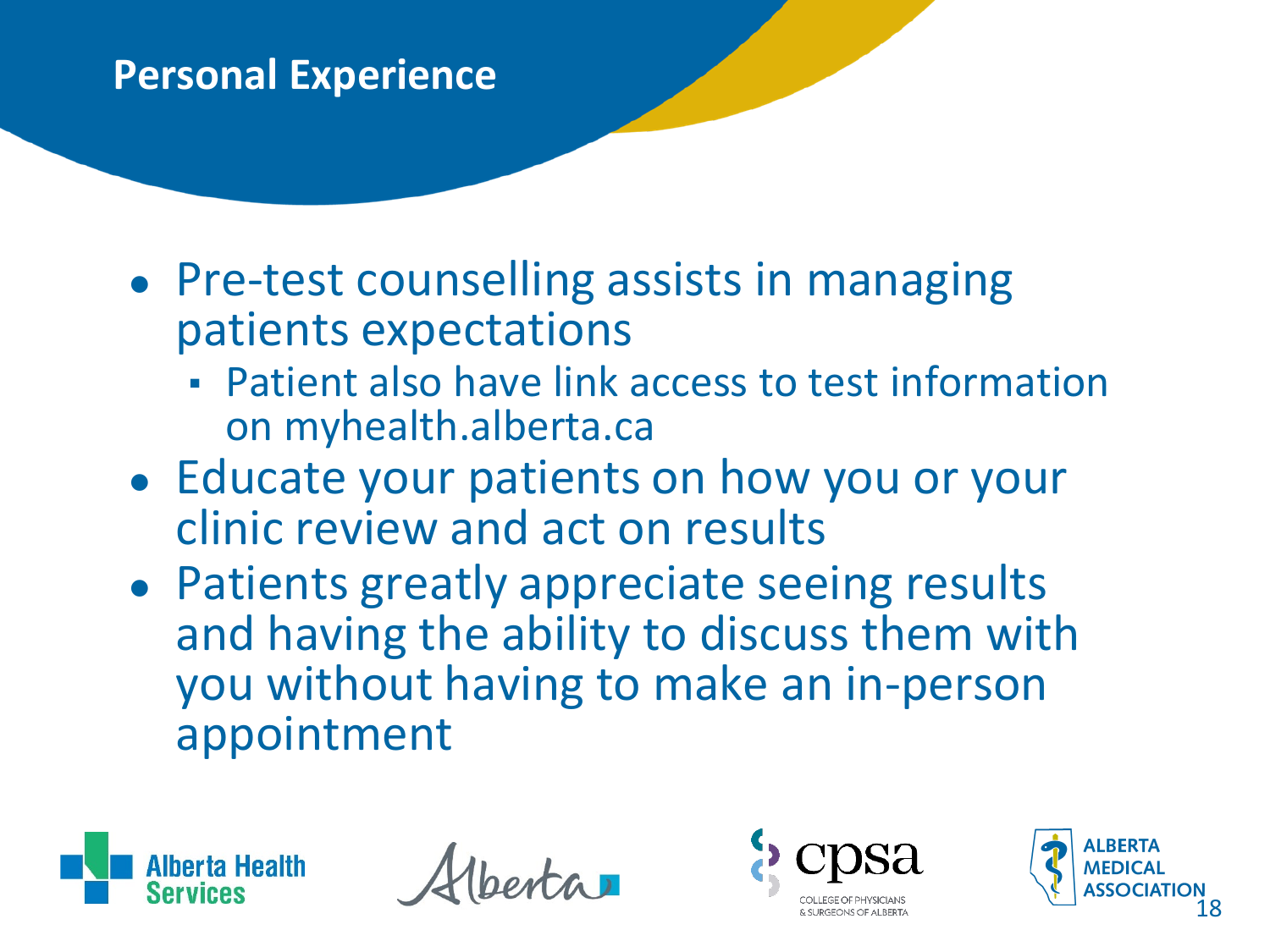## **What about experiences in other portals?**

- Community EMR (Telus Wolf) actively posting all lab and reports  $\sim$  5 years
	- Net balance of calls (some patients call less now and some call more)
	- **Panel is savvier with meaning of results and better self** management, involvement in decisions
	- Use asynchronous messaging to replace "results review" appt.
	- **Pre-counselling and planning with patients is key**
	- Team "scripting" and process for patients calling for results





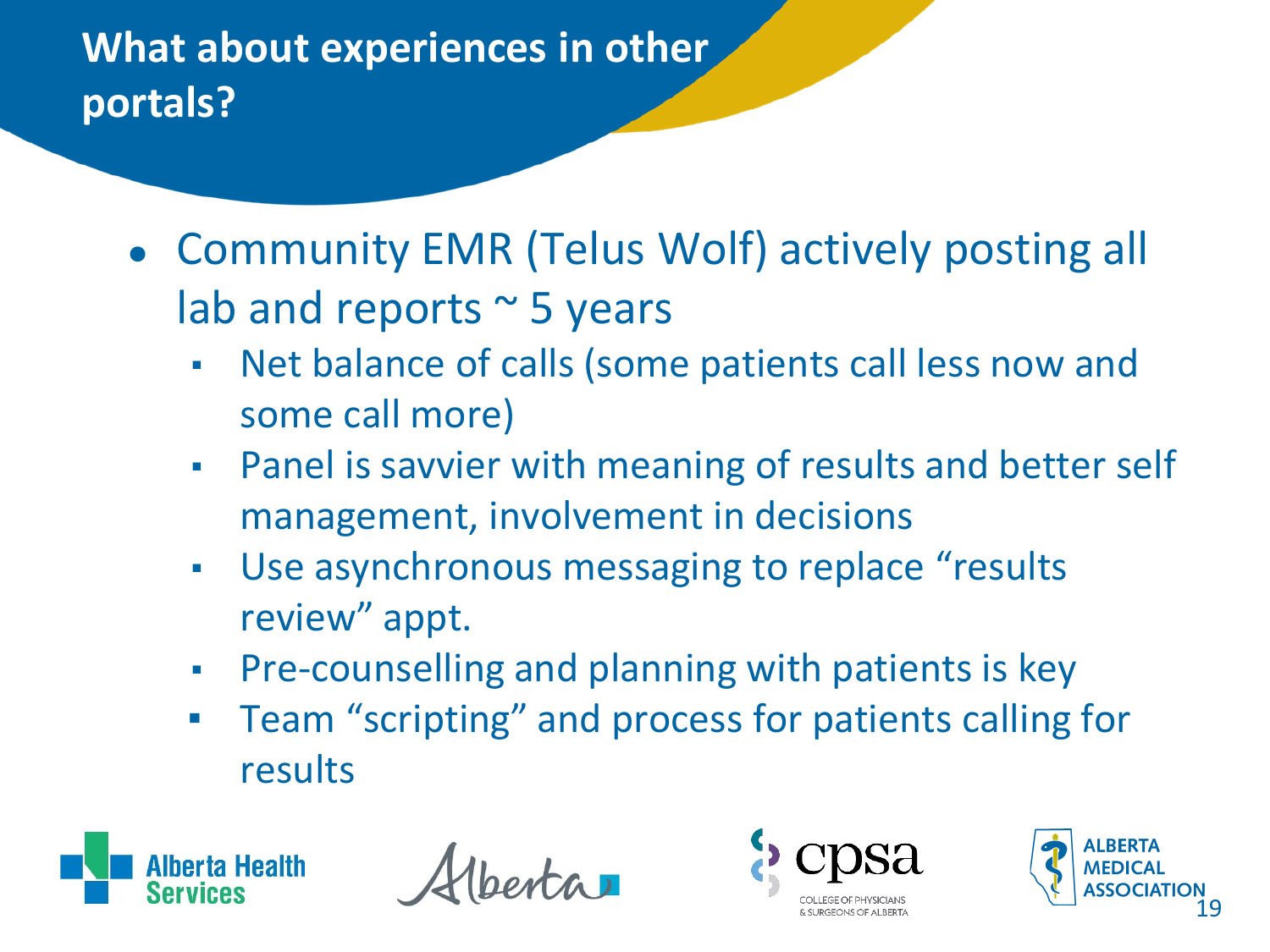### **Billing Codes**

**AMA Fee Navigator https://www.albertadoctors.org/fee-navigator/hsc**

#### 03.03CV

- Assessment of a patient's condition via telephone or secure videoconference
	- Minimum of 10 minutes

#### 03.05JR

- Telephone call to Patient to discuss management/test results
	- Maximum of 14 per week per physician

#### 03.01S

- **Physician to Patient secure message** 
	- Maximum of 14 per week per physician
	- Once per week per patient

#### 03.01AD

- Telephone advice to a Patient during a viral epidemic
	- Once per day per patient



 $ext{a}$ 



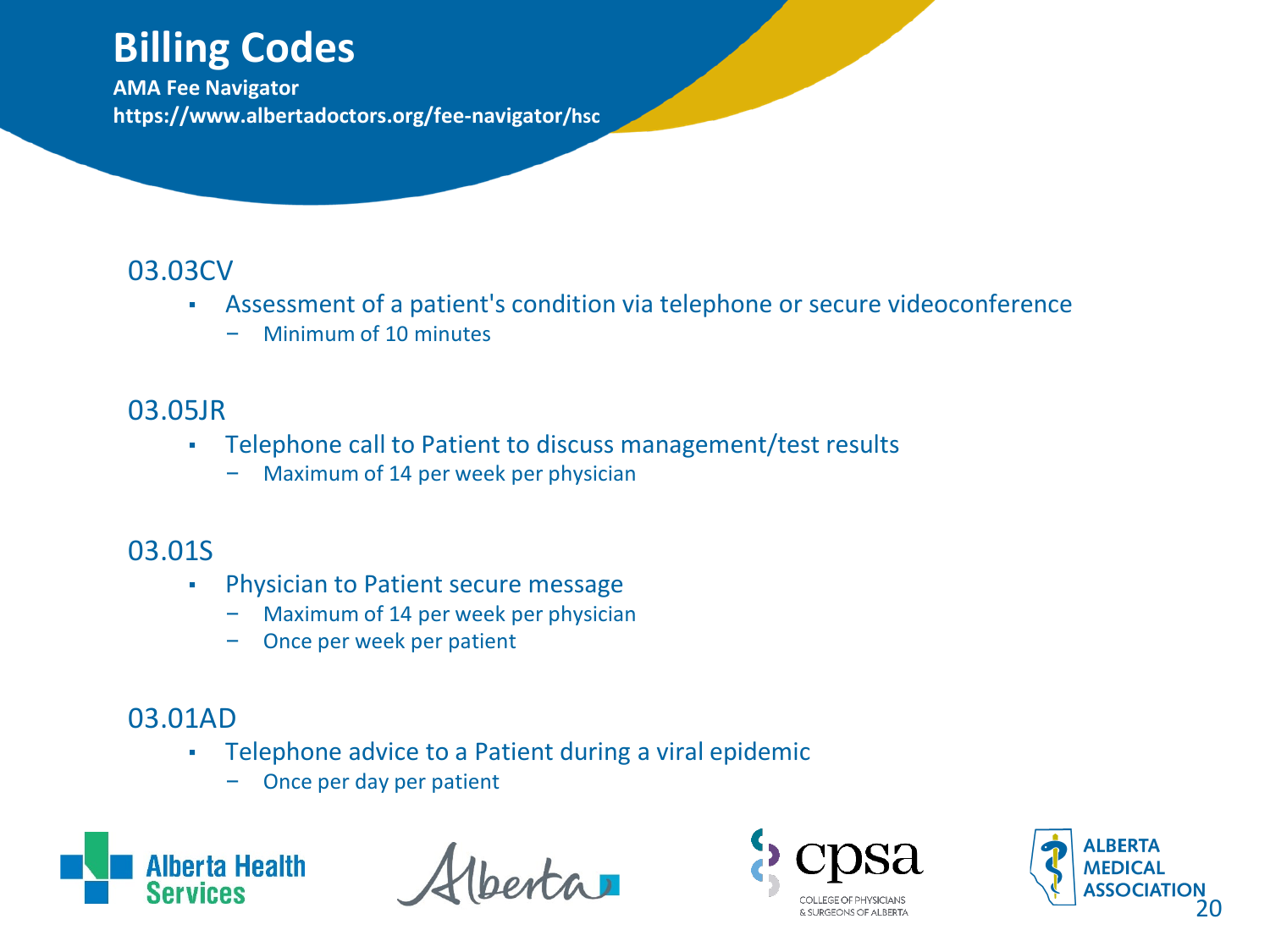**An Inpatient Perspective Real time release of labs to patients: What this means to your practice**

**January 27, 2021**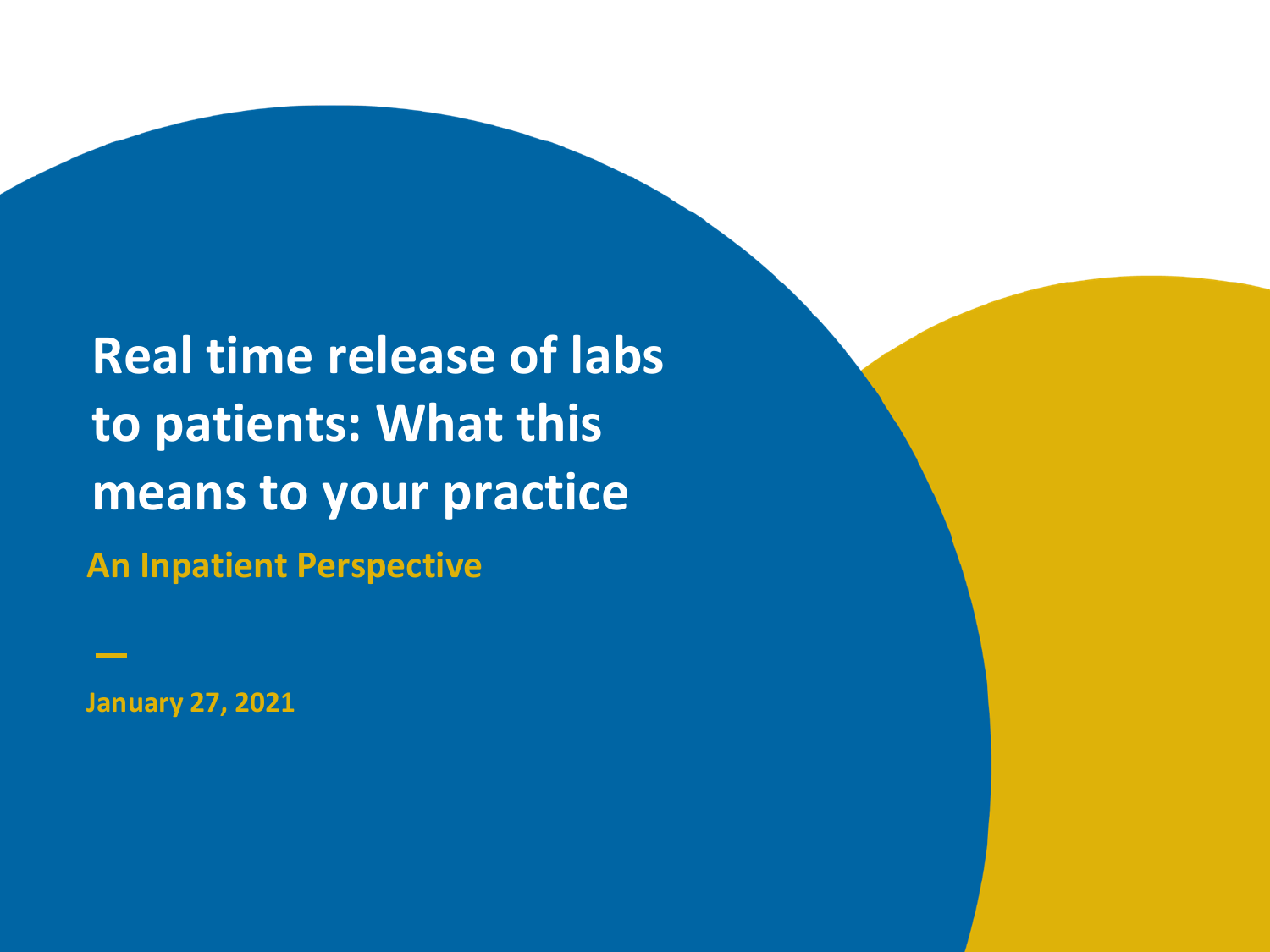# ● Portals for Inpatients

- My Personal Records
	- Cannot filter (hide) hospital results
- MyAHS Connect
	- Can filter (hide) hospital results
	- Can present results in context ("Keeping you informed" report; "After Visit Summary", "Care Path", messaging, etc.)
- $\triangleright$  Focus only on hospital result access





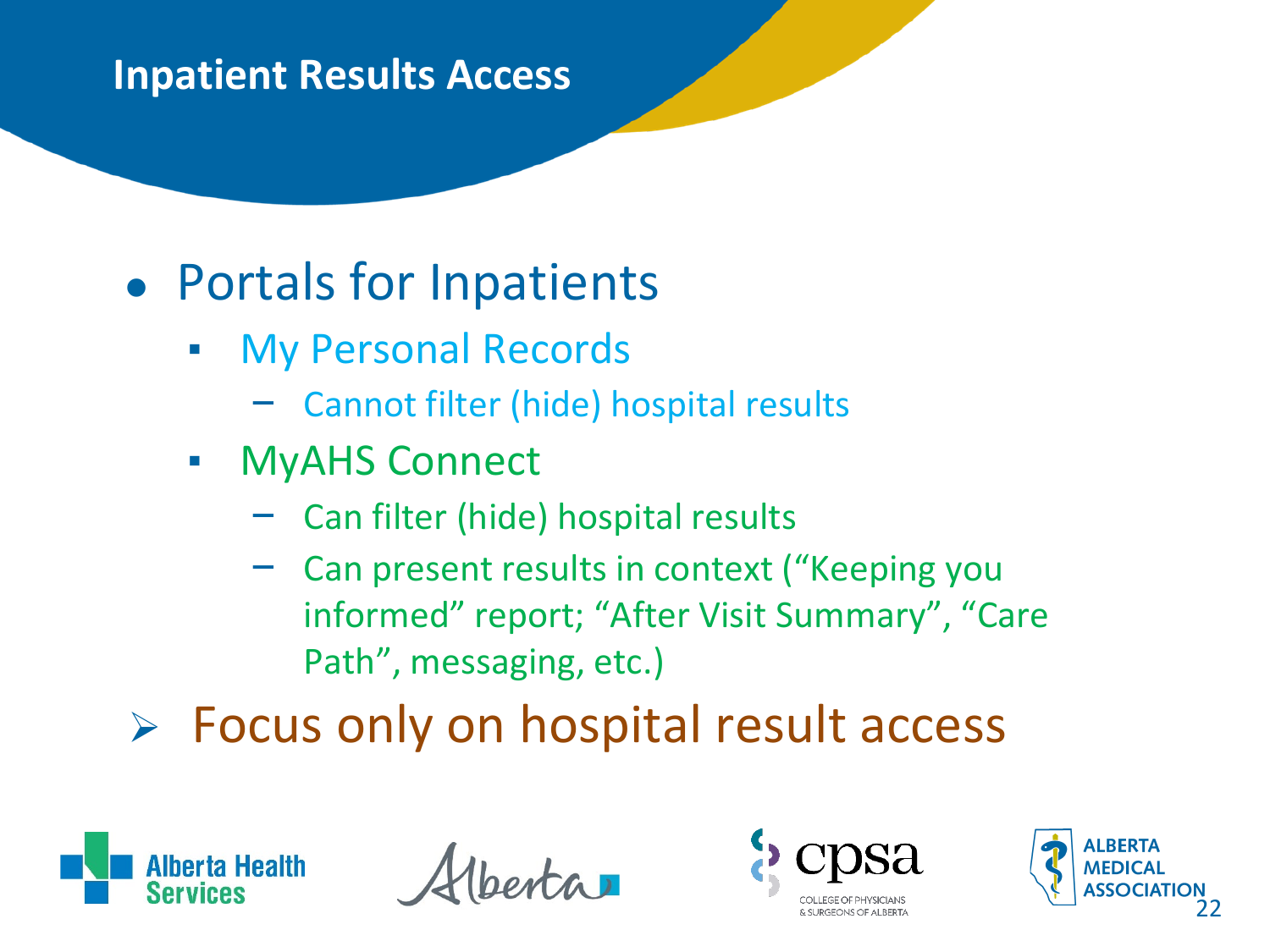## ● Promoting Portal Awareness

- My Personal Records
	- Ask patient or designated decision maker (proxy) who has MPR access and whether using… and inform
	- $\triangleright$  document as part of admission history & physical
- MyAHS Connect
	- Chart already shows patient portal status (MPR available, MAC activated, MAC in use)
	- Ask patient or proxy if MPR and/or MAC will be used during hospitalization and afterwards
	- $\triangleright$  incorporate in admission and discharge protocols





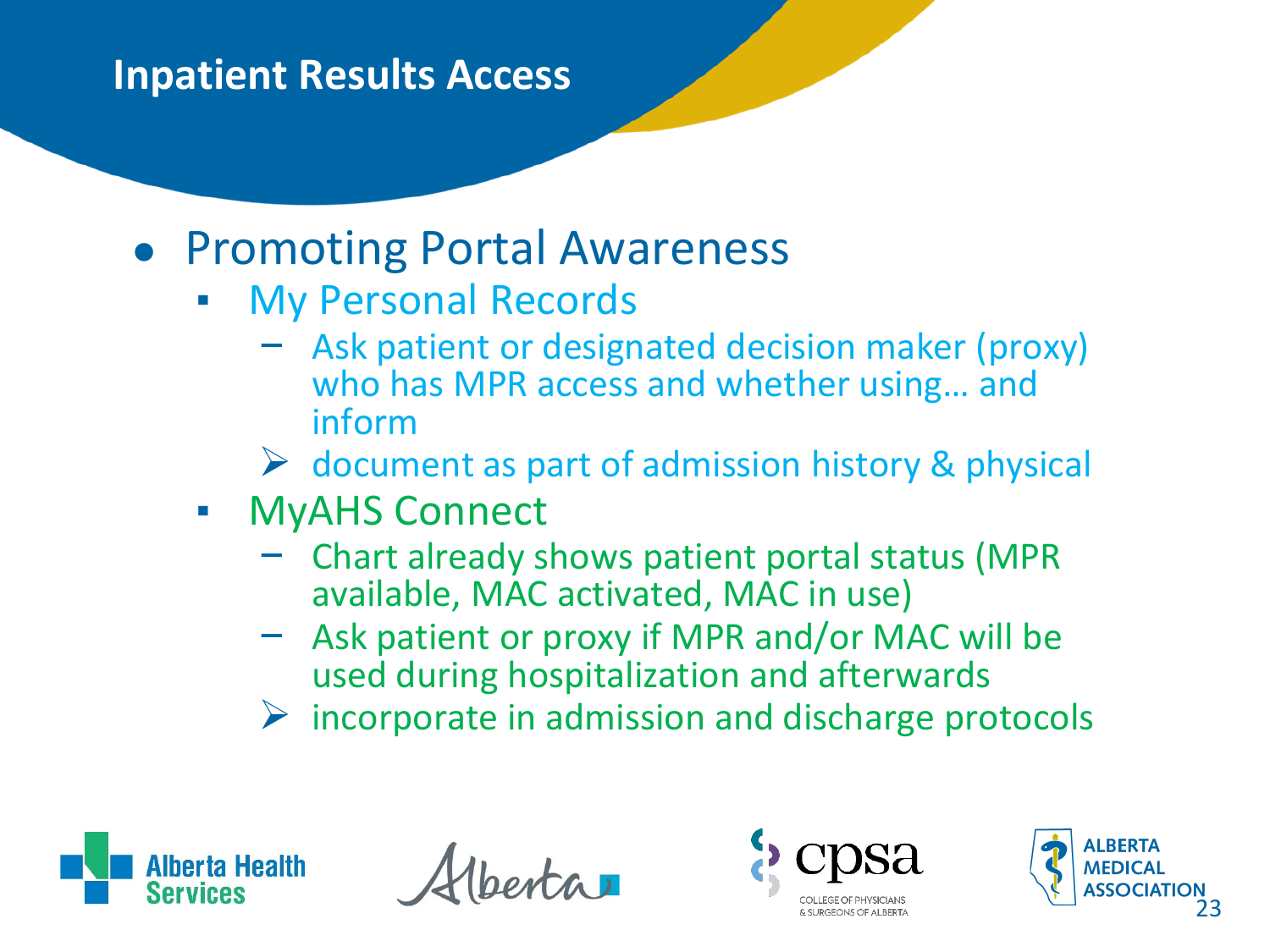#### **Counselling Inpatients**

- **Test information links largely unhelpful** 
	- "Normal" ranges mostly do not apply in inpatient settings.
	- Dynamic info more important that static info.
	- Different questions associated with test ordering in inpatient settings.
- Inpatient orders are often part of protocols and are conditional… permission for tests implied in consent to hospitalization (e.g., resistant organism surveillance).
	- Not practical to pre-explain many tests that are part of inpatient care pathways.
	- Explain intent of care path.
	- Explain that prescribers may need to make just-in-time decisions about which tests to order and why but that they will fit the patient's wish for diagnosis, treatment or palliation support.





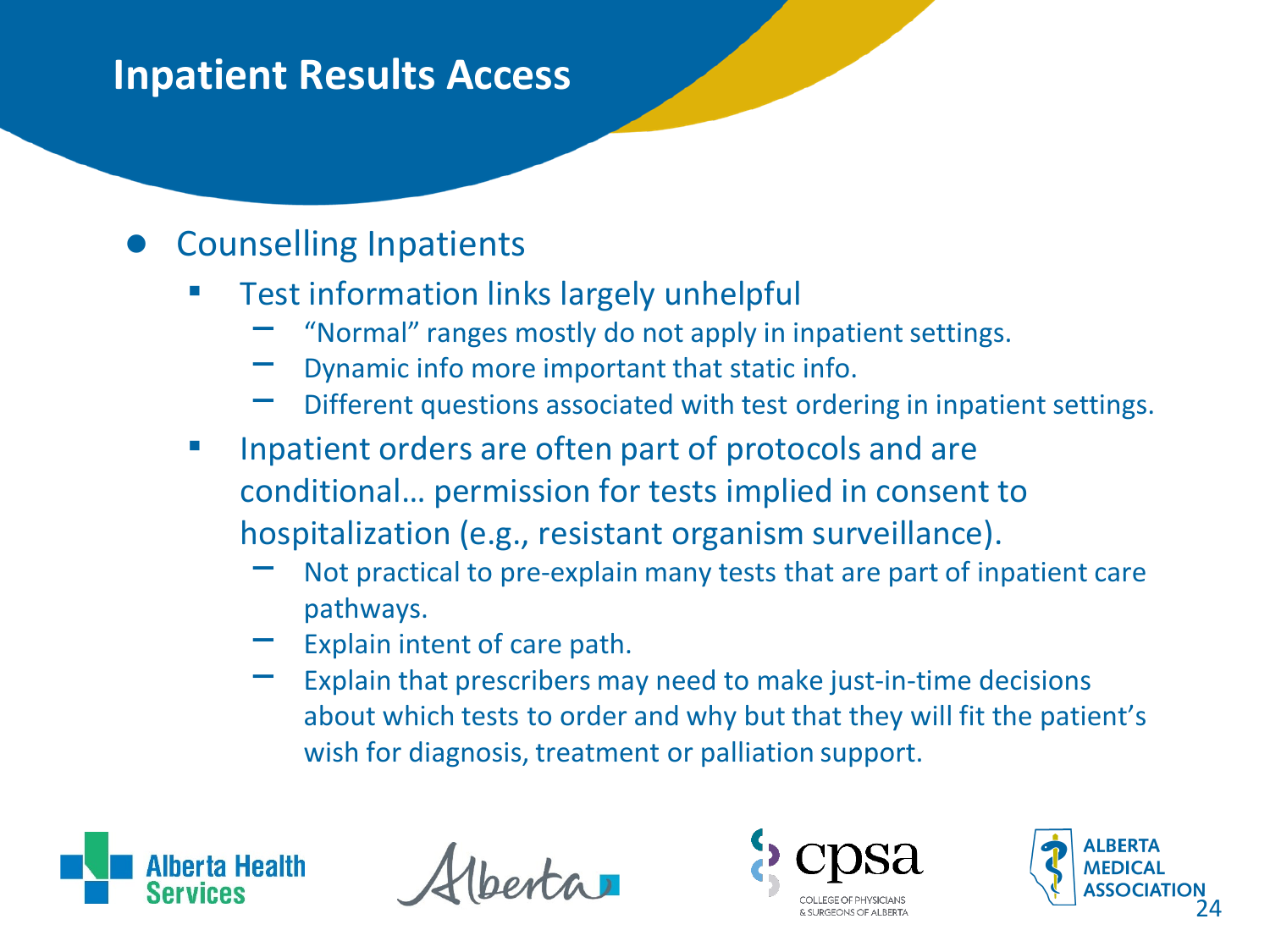# • Advice to Patients – General Case

- MyAHS Connect
	- Do not use for most lab results (filter-out unless agreeing to a specific use case)
- My Personal Record
	- Do not use for most lab results (avoid unless agreeing to a specific use case)





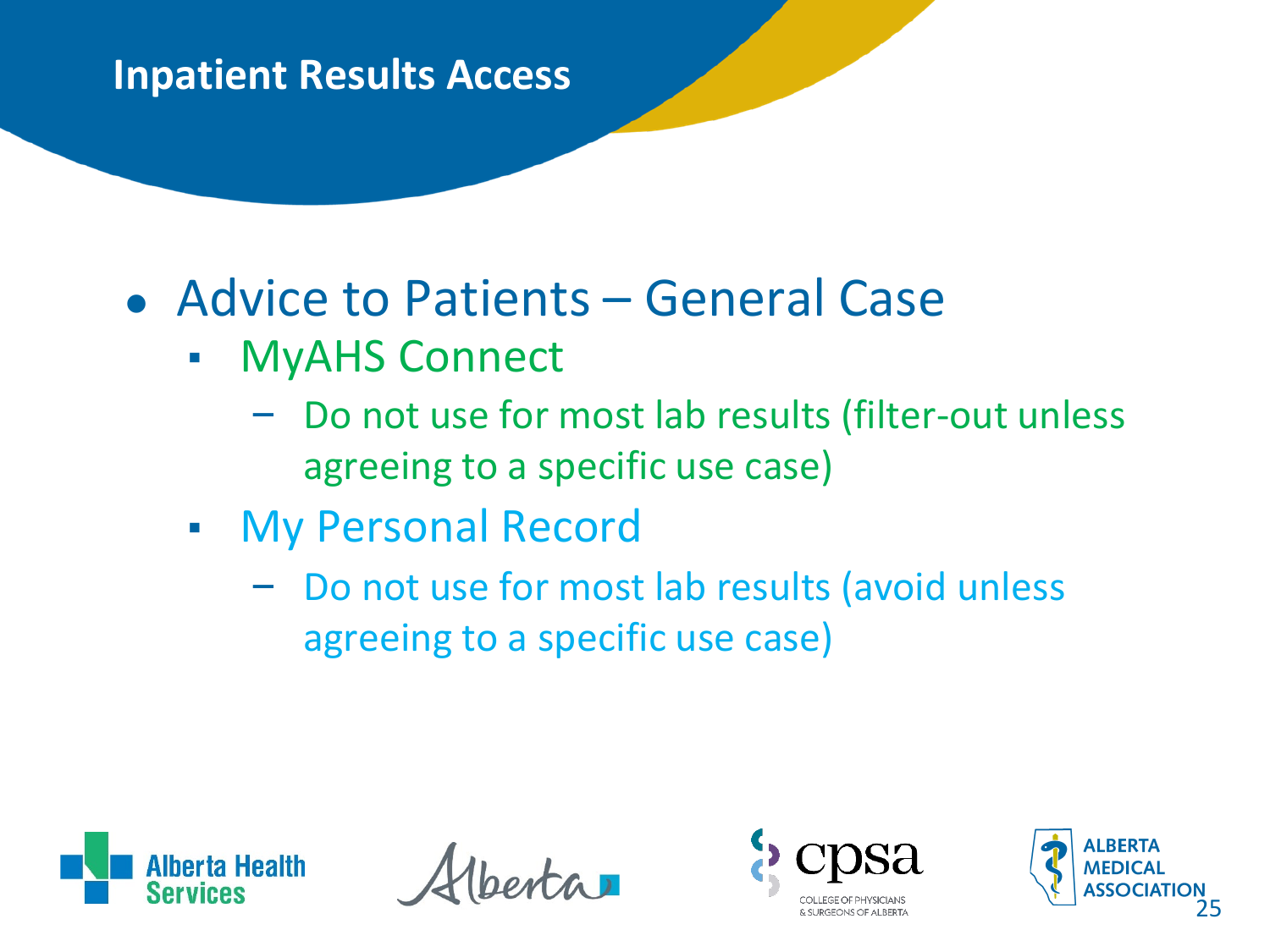- Advice to Patients Specific Cases
	- 1. Self-care
		- Examples: self-administration of insulin (glucose), free water restriction for polydipsia (sodium), etc.
		- $\triangleright$  Follow and trend specific test results
	- 2. Stable patients on prolonged treatment
		- Examples: inpatient treatment of CTD or SBE (inflammatory markers), etc.
		- $\triangleright$  Follow and trend specific test results





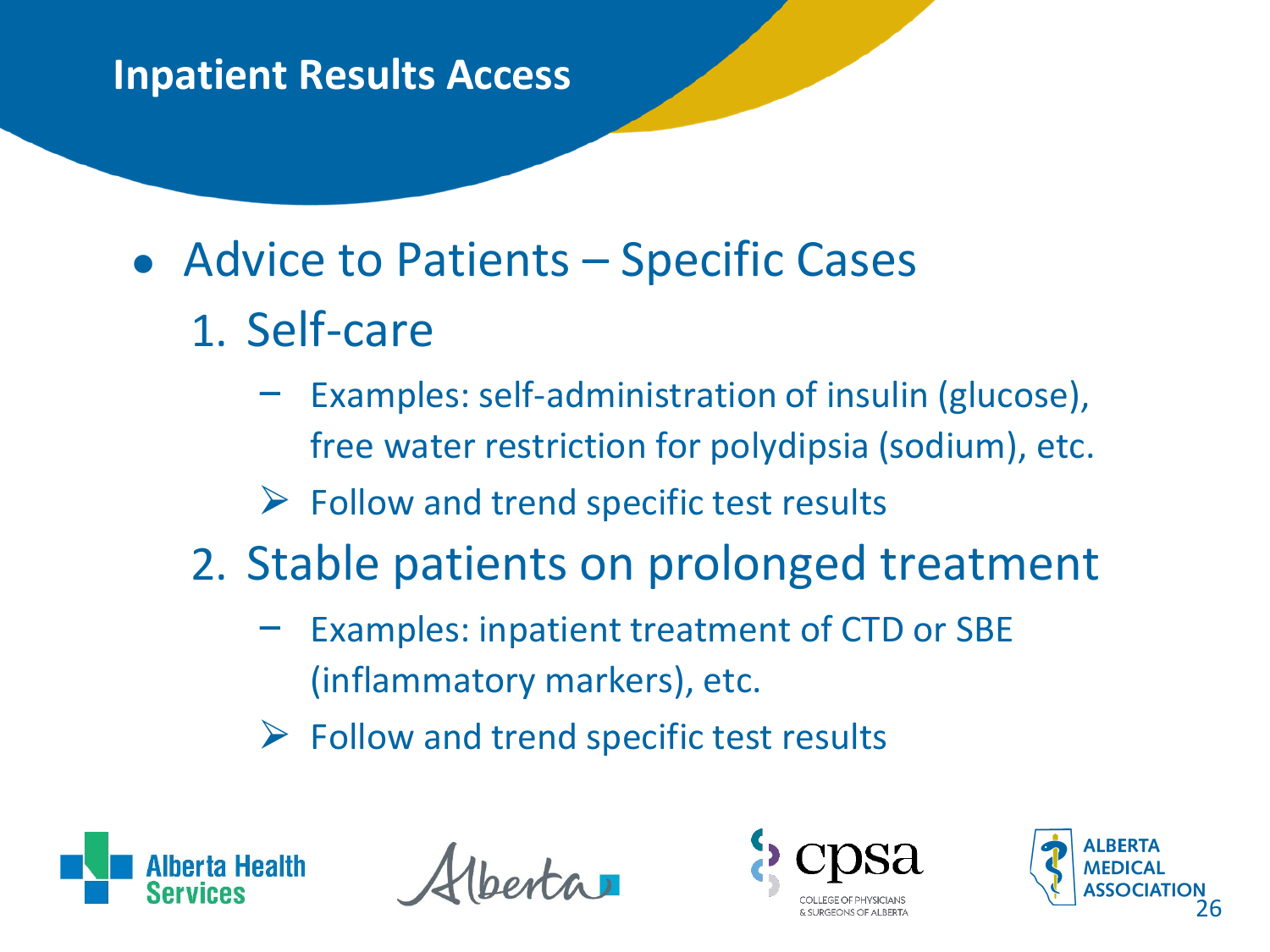- Advice to Patients Specific Cases
	- 3. Discharge preparation
		- Examples: anticoagulation patients anticipating Warfarin (INR), pancreatic patients with hypertriglyceridemia , etc.
		- $\triangleright$  Identify outcome markers that will be tracked in the community and acclimatize to baseline and variation in hospital
	- 4. Consenting patients, new problem workup
		- Example: new malignancy
		- $\triangleright$  Counsel about overall testing strategy and range of anticipated results





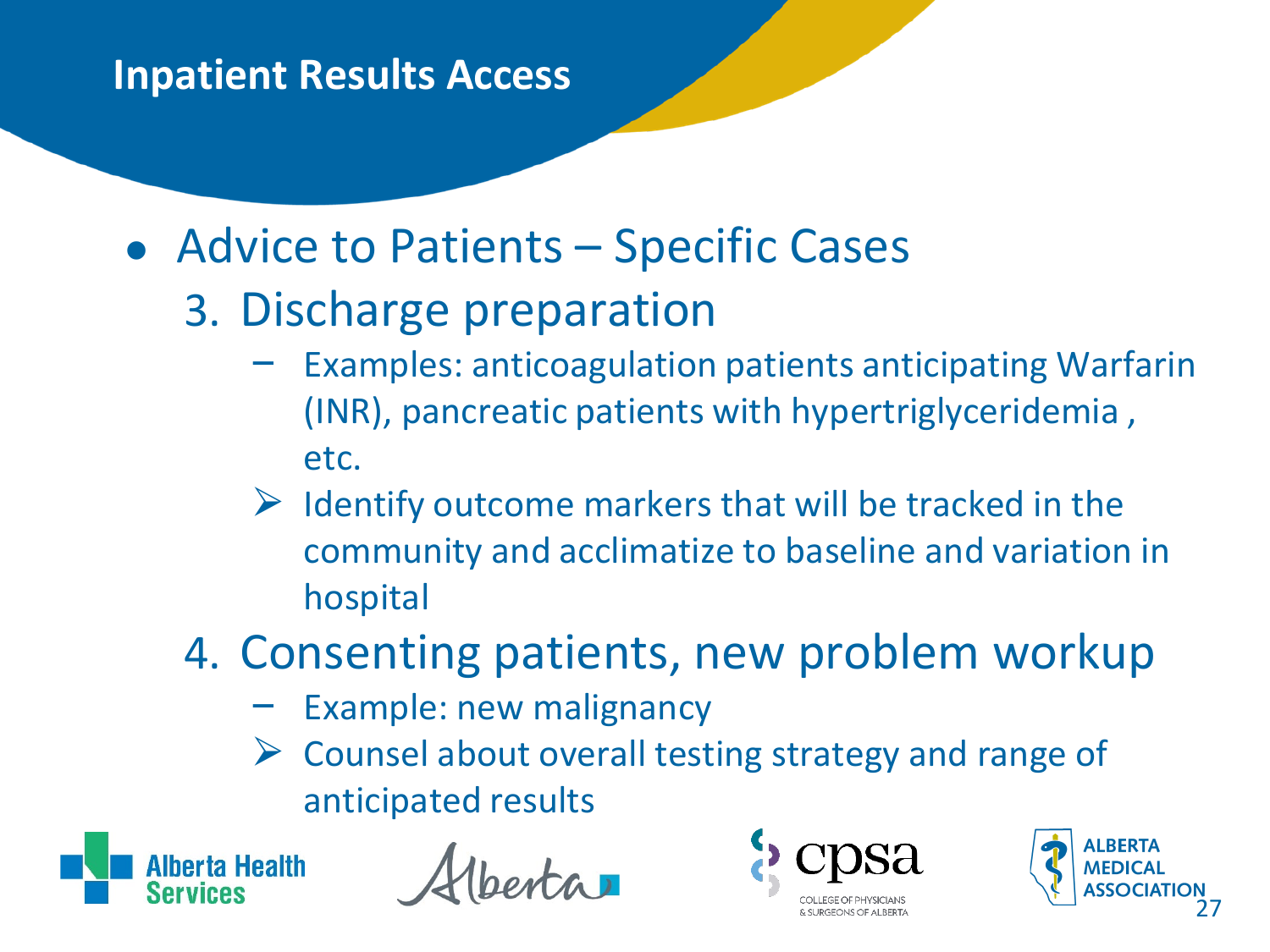### ● In Sum

- **Example 2 Broad Caution** 
	- Warn all portal users about potential harms associated with hospital test results presented out of context & document patient awareness.
	- Warn that staff may not have time to pre-explain all the ways in which all hospital lab tests might mislead.
- **Focused Use** 
	- Use specific hospital test results in a focused, intentional, collaborative and documented way.
	- Record in discharge summary who is expected to provide follow-up results support after discharge.





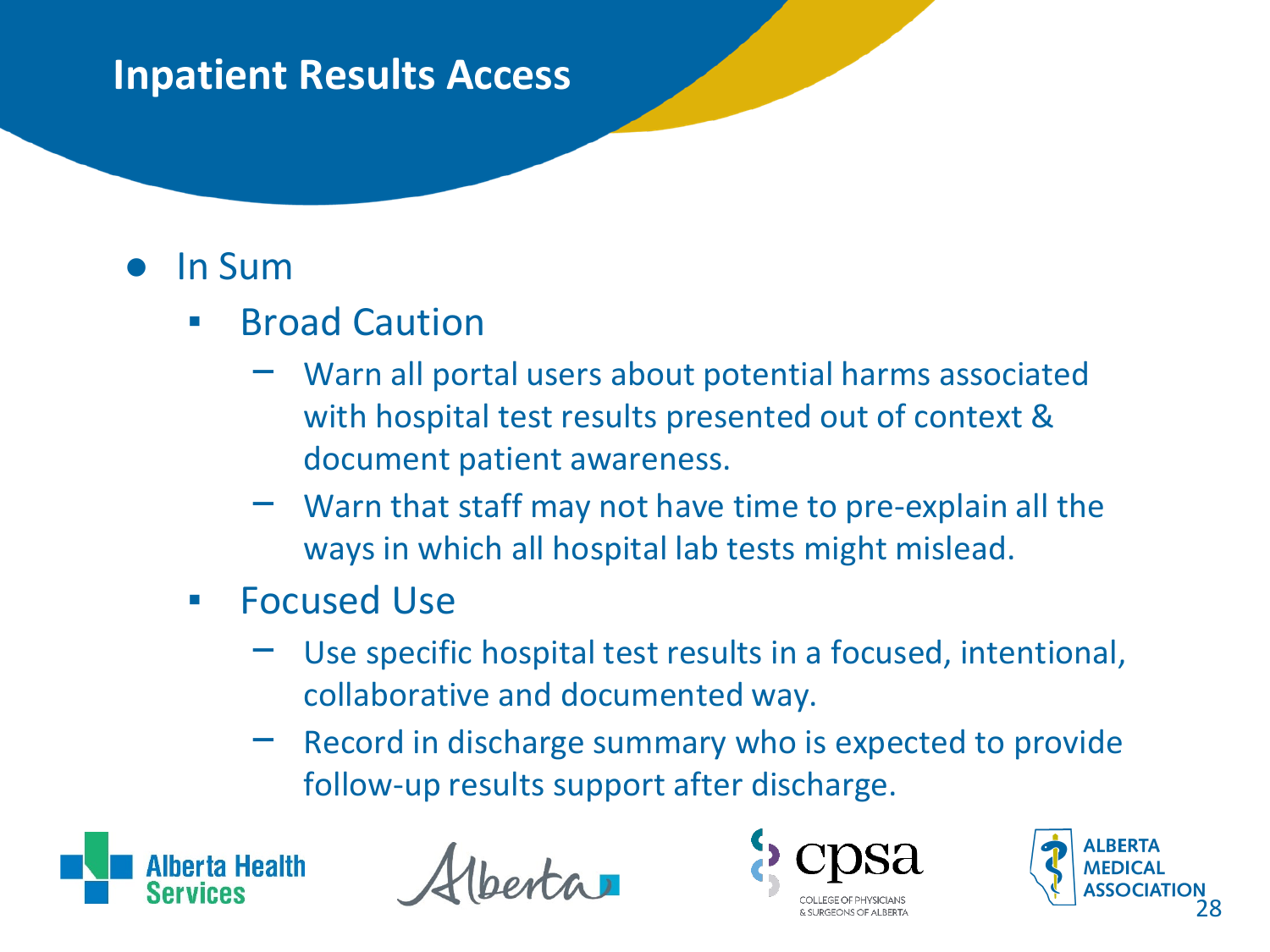**An Oncology Perspective Real time release of labs to patients: What this means to your practice**

**January 27, 2021**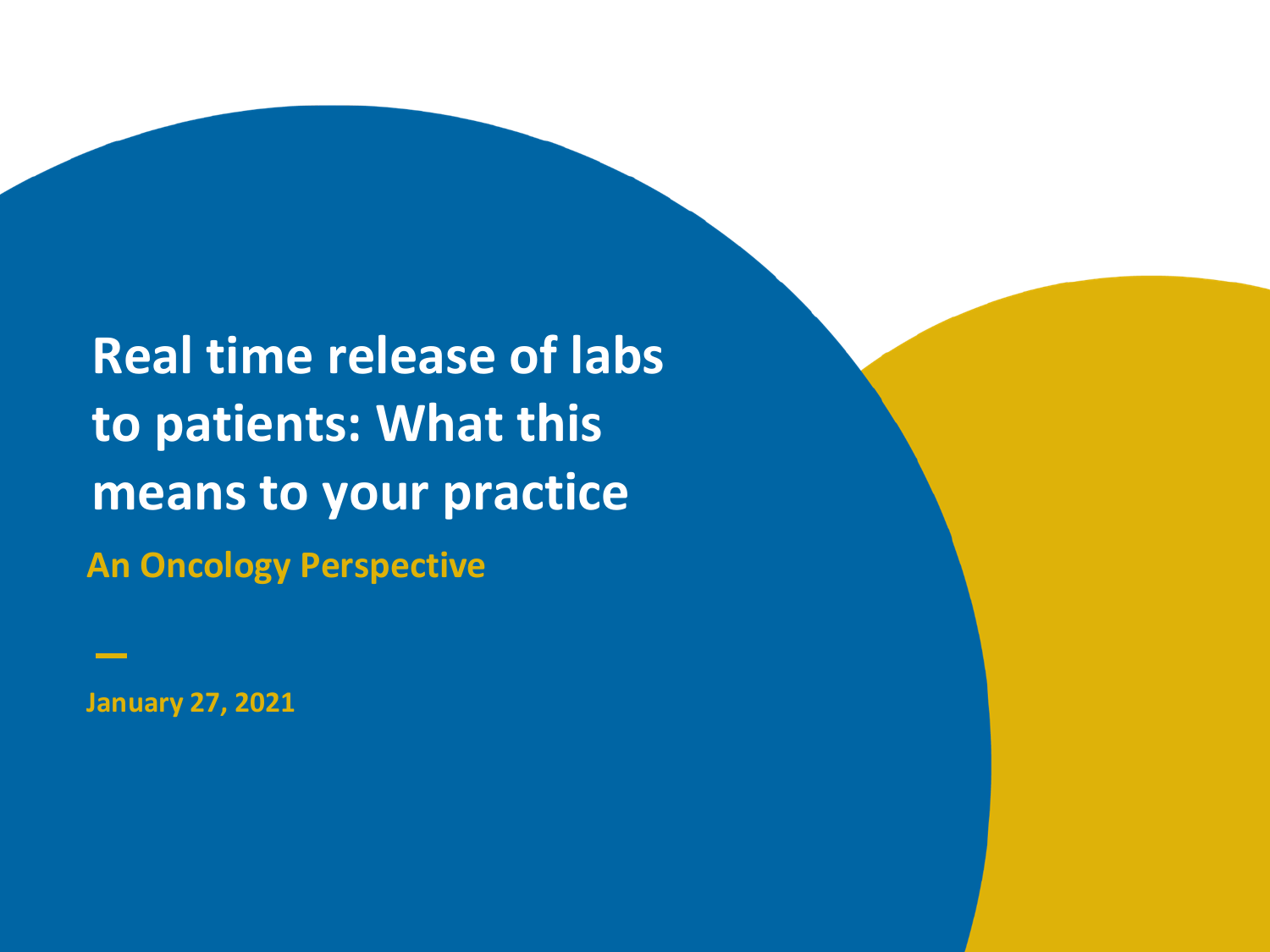### **Oncology Perspective**

## • Oncology in Alberta:

- Pediatrics
- Solid Tumors
- Hematological Cancers
- Geographically distributed in many hospitals throughout the province
- Adult Oncology in Alberta works mostly as a Spoke and Wheel Model





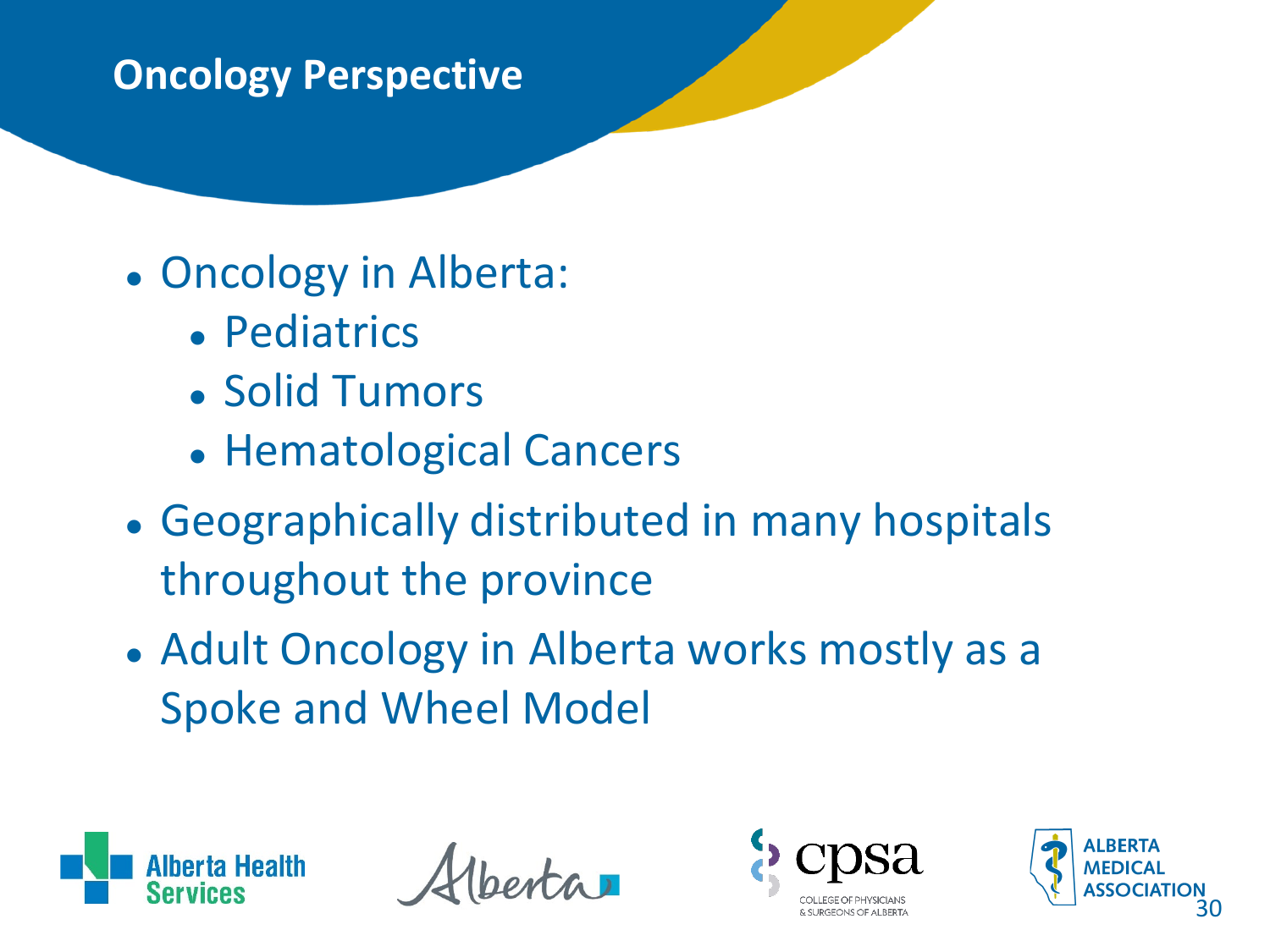### **Oncology Perspective**

- Significant Concerns Regarding the Records Release
	- Oncology has not deployed. There are concerns about data being released before physician review.
	- Oncology is a high stress environment Patients literally live from scan to scan
	- **Oncology is Team Medicine: we routinely present** challenging cases in tumor board rounds so that multiple specialties can review a case.
		- Risk with early release of data: No time for oncologists to consult with radiology or put into tumor board rounds for discussion about a plan





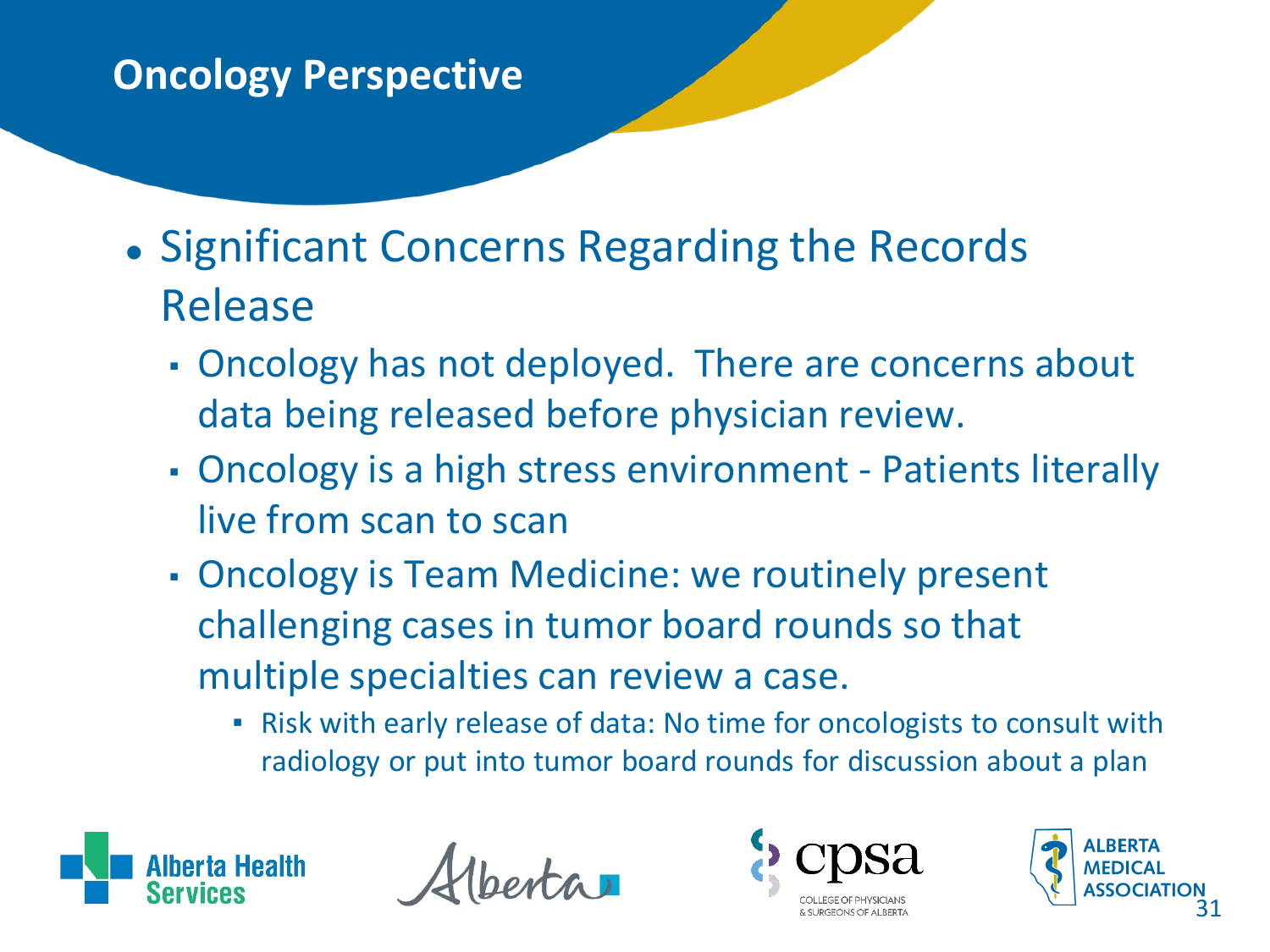### **Oncology - Example**





Alberta



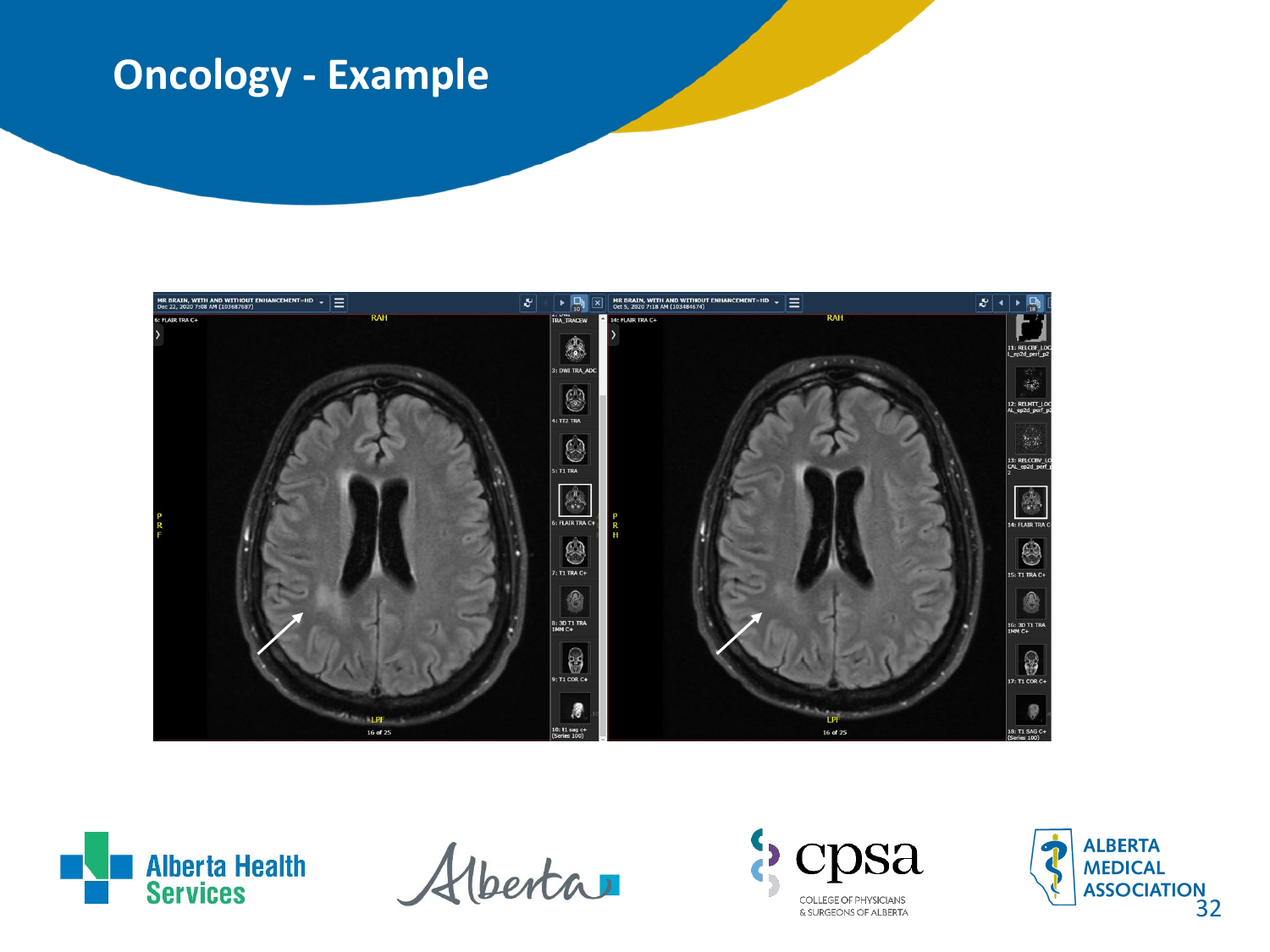### **Oncology - Example**





Alberta

)Sa **COLLEGE OF PHYSICIANS** & SURGEONS OF ALBERTA

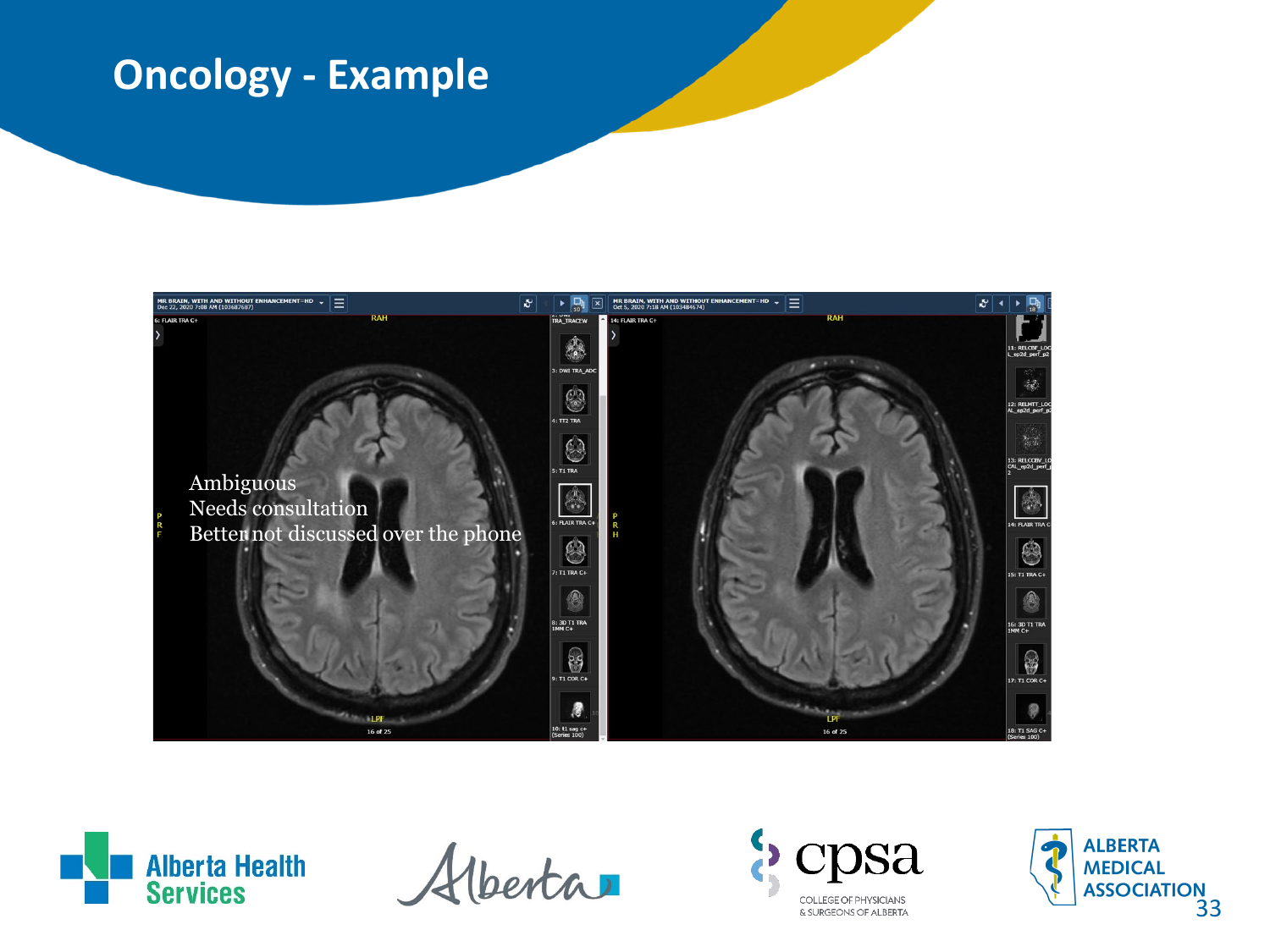### **Oncology Perspective**

# • What I have learned from this experience

- Importance of pre-test counselling
- 5 day delay
	- Allow time for conversation with radiologist and radiation oncologist
	- The future of the delay is uncertain





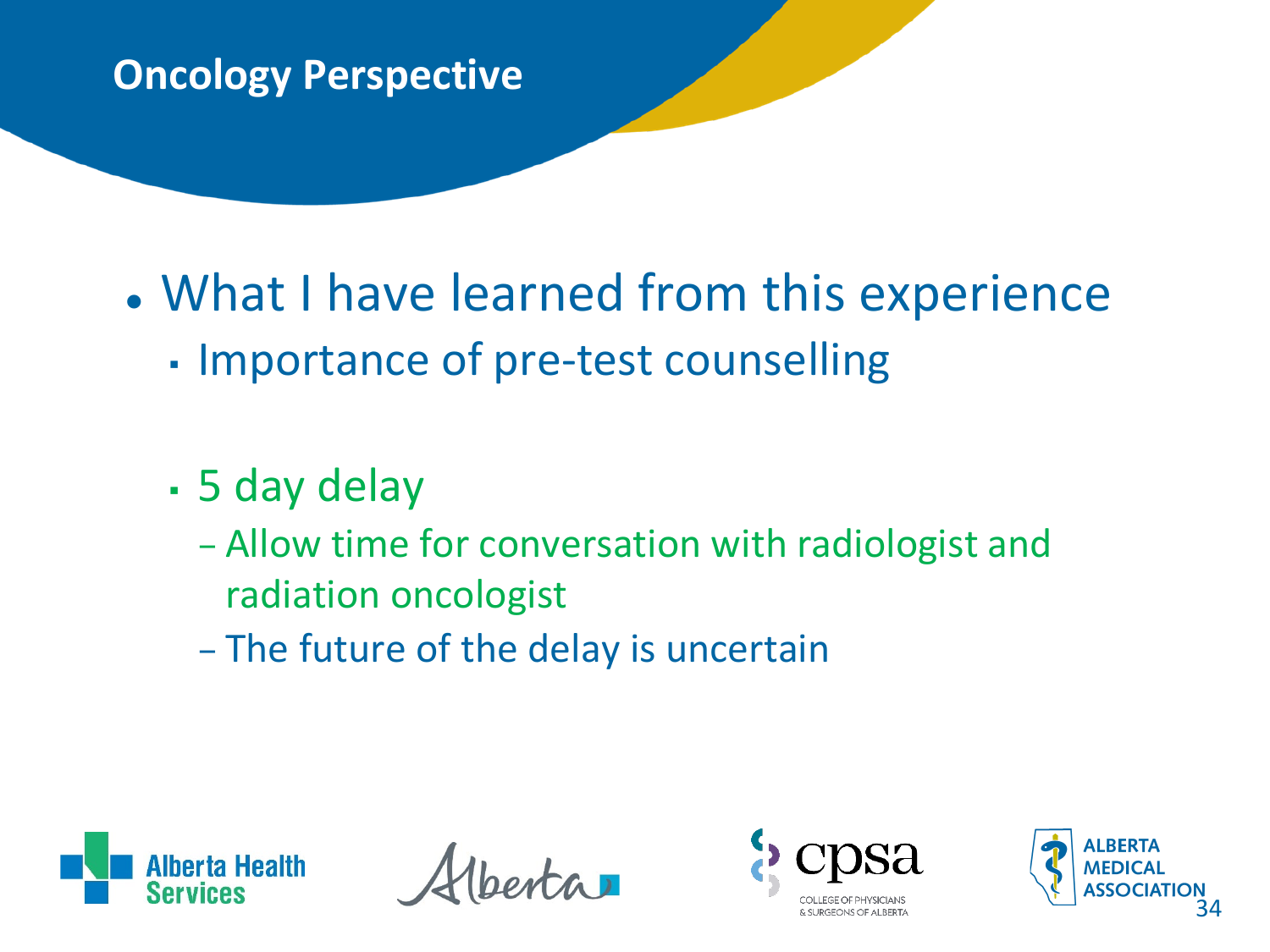**CPSA MHR Records Release Real time release of labs to patients: What this means to your practice**

**January 27, 2021**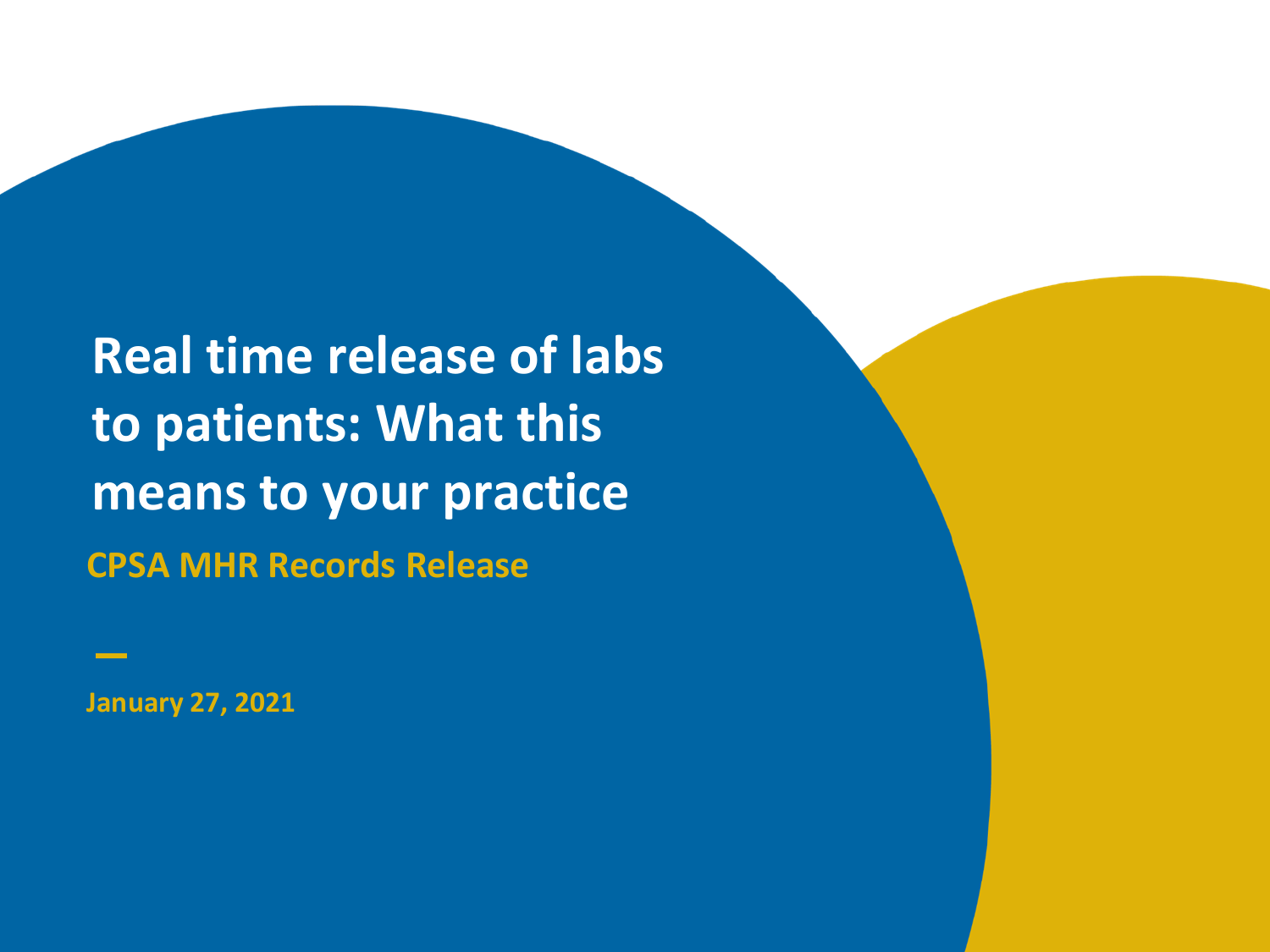## **CPSA MHR Records Release**

## Potential changes in:

- Workflow
- **EXEDENT Accountability for results management**
- Follow up

## 3 CPSA Standards that bear consideration:

- Continuity of Care
- **Episodic Care**
- **EXECUTE: Transfer of Care**



 $ext{a}$ 



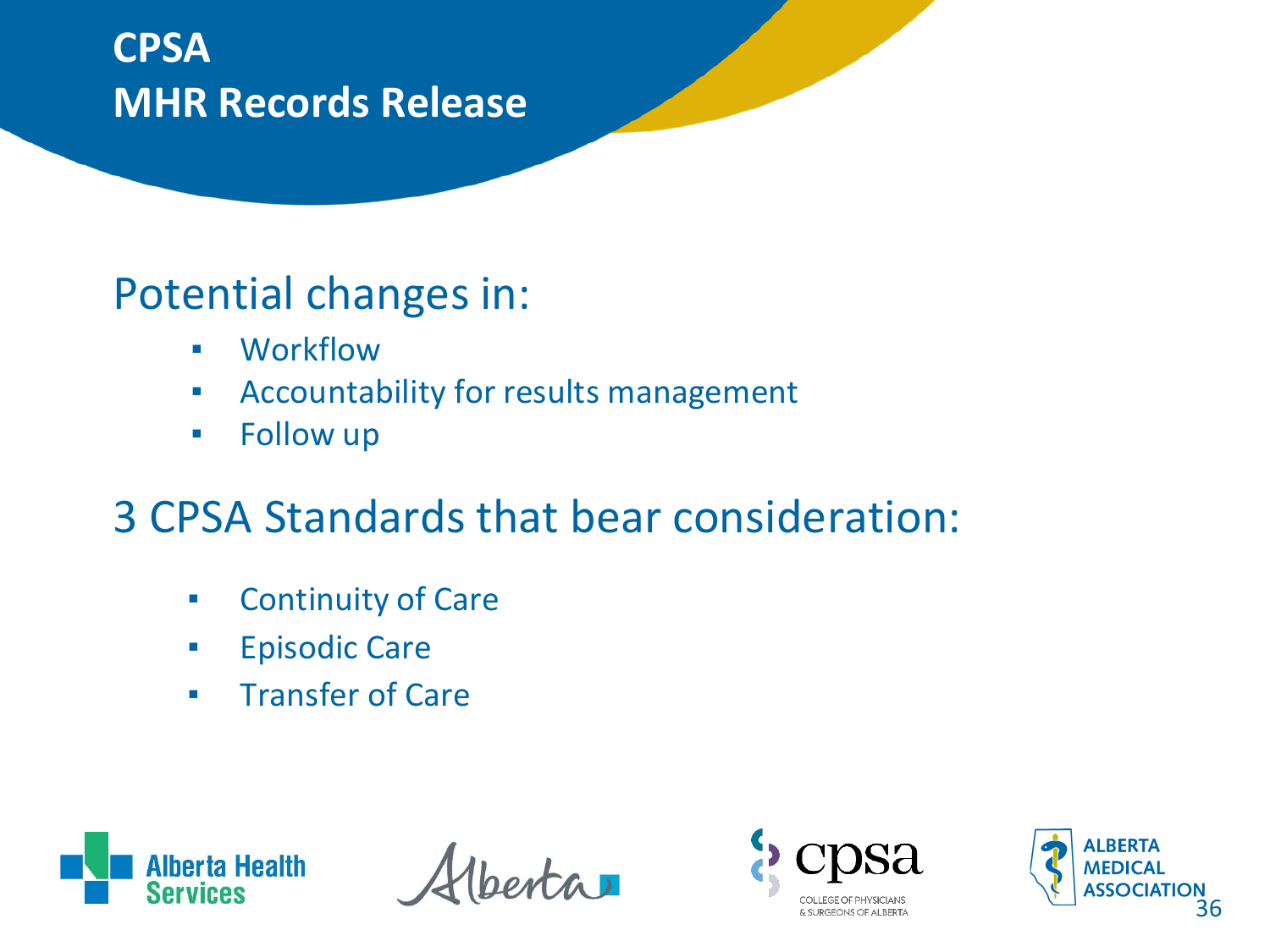## **CPSA MHR Records Release**

# Potential Scenarios:

- Contacting patients with results
- **Documentation**
- **Handover of care**
- Time to care
- Delegated results management





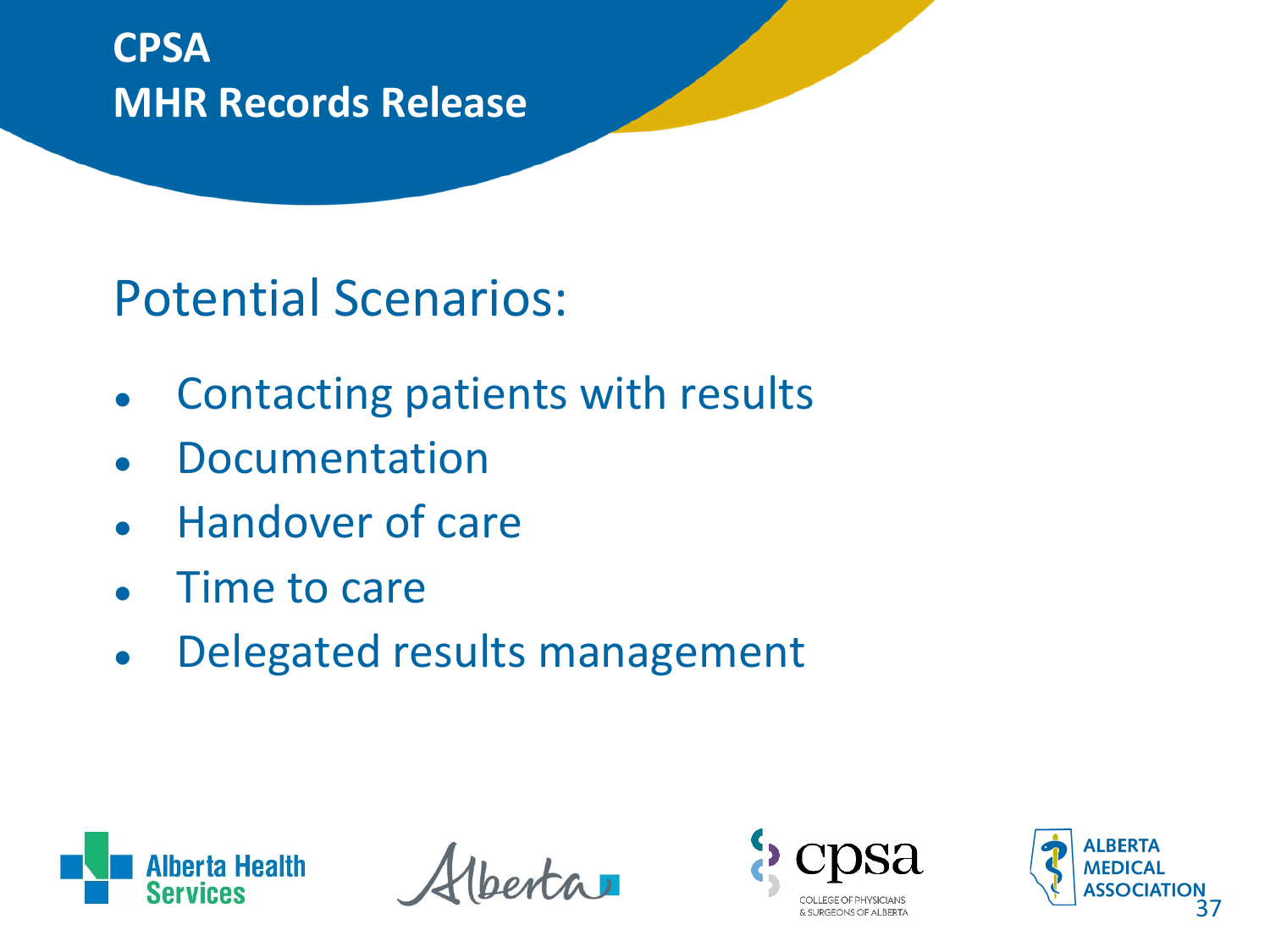**CPSA MHR Records Release**

# Going Forward:

- Function & history of Standards
- Intentional disregard or ill-will
- Monitoring of rollout and new workflow





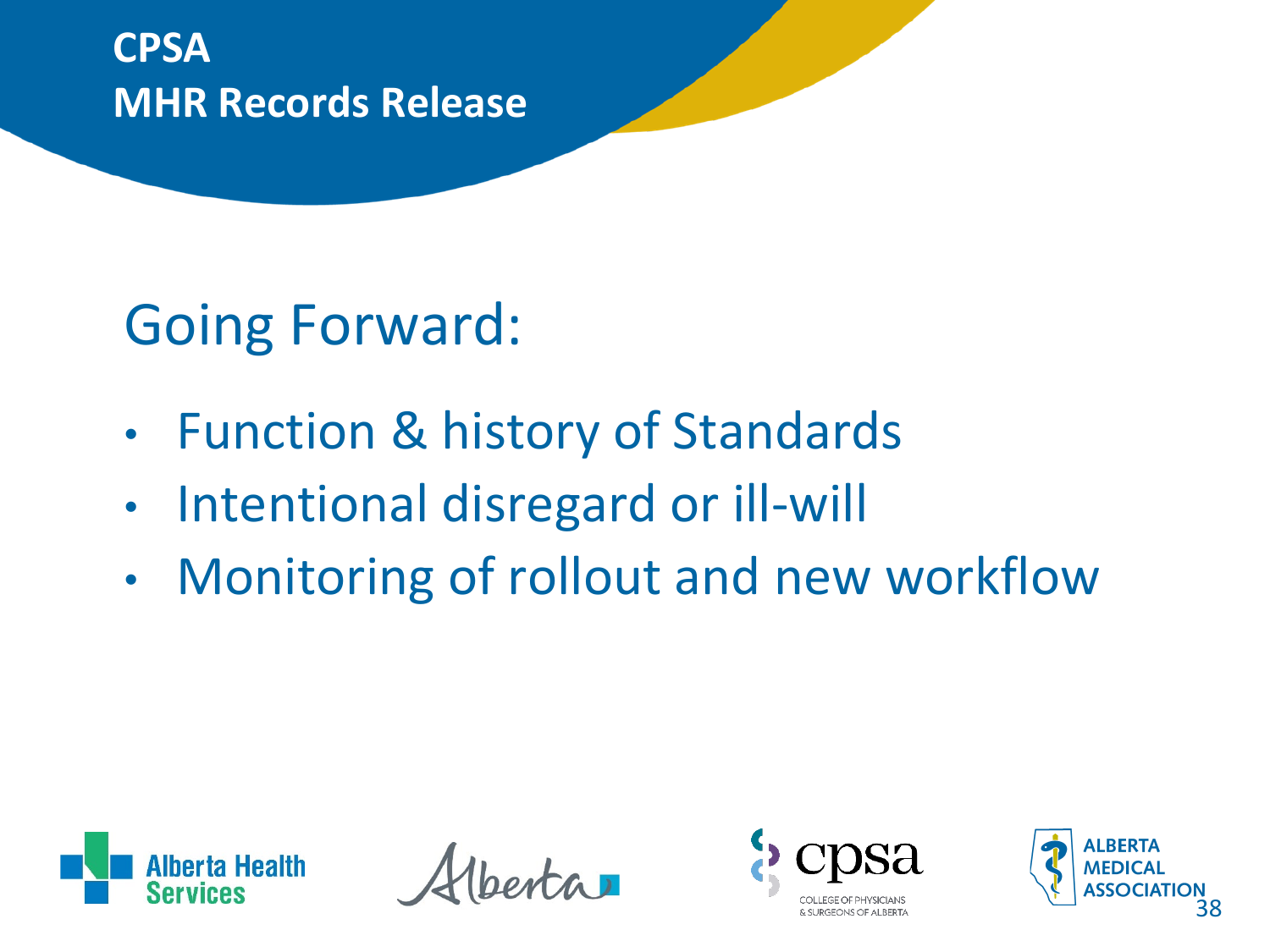### **Questions and Answers**





Hberta